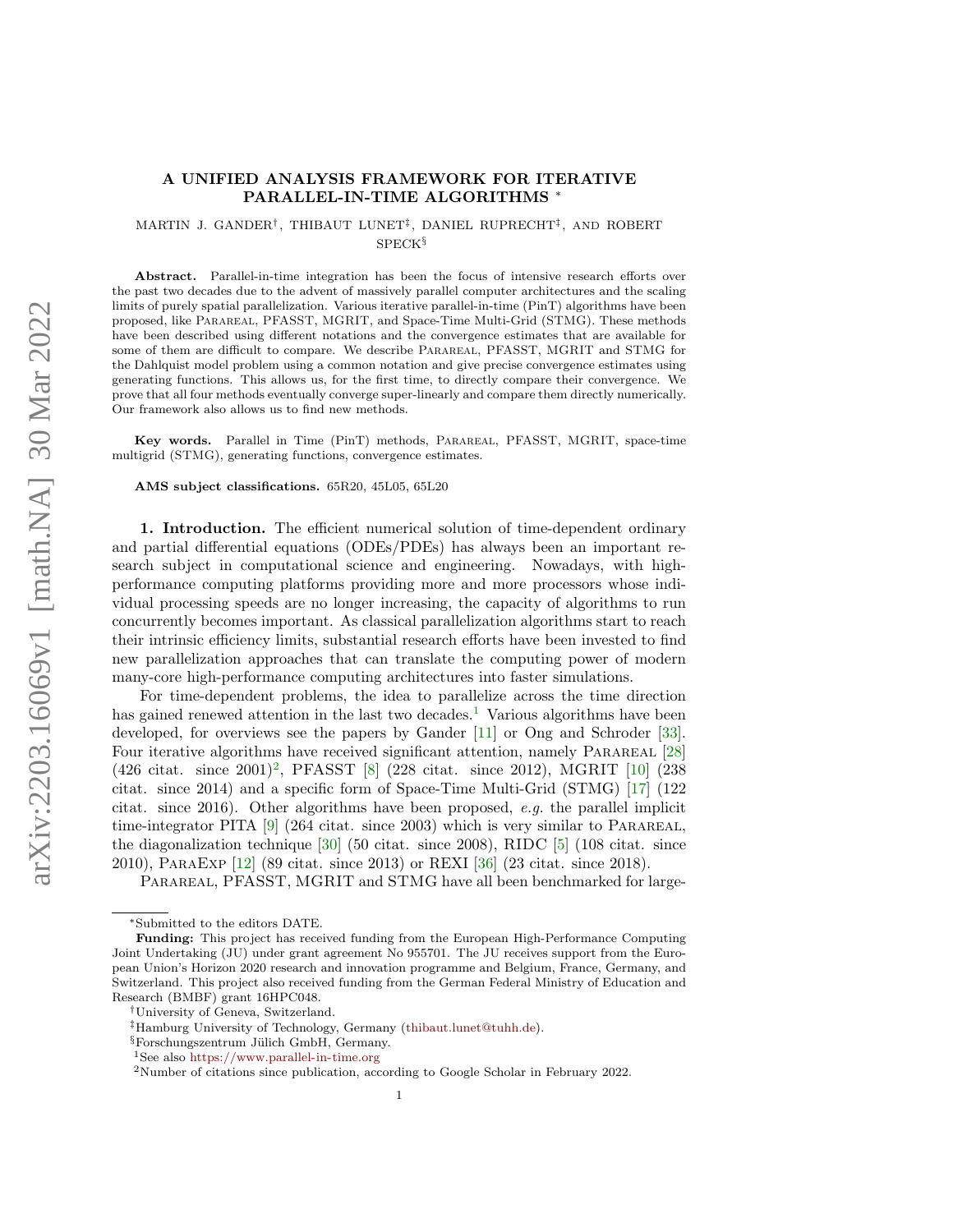scale problems using large numbers of cores of high-performance computing systems [\[25,](#page-23-4) [27,](#page-23-5) [29,](#page-23-6) [38\]](#page-23-7). They represent the solution process in time as a large linear or nonlinear system which is solved by iterating on all time steps simultaneously. Since parallel performance is strongly linked to the number of iterations, understanding convergence mechanisms and obtaining reliable error bounds for these iterative PinT methods is crucial. Individual analyses exist for PARAREAL [\[1,](#page-22-7) [13,](#page-22-8) [18,](#page-22-9) [34,](#page-23-8) [39\]](#page-23-9), MGRIT [\[6,](#page-22-10) [24,](#page-23-10) [37\]](#page-23-11), PFASST [\[2,](#page-22-11) [3\]](#page-22-12), or STMG [\[17\]](#page-22-3). There are also a few combined analyses showing equivalences between PARAREAL and MGRIT  $[14, 18]$  $[14, 18]$  $[14, 18]$  or connections between MGRIT and PFASST [\[31\]](#page-23-12). However, no systematic comparison of convergence behaviour let alone efficiencies between these methods exists.

There are at least three obstacles to comparing these four methods: first, there is no common formalism or notation to describe them; second, the existing analyses use very different techniques to obtain convergence bounds; third, the algorithms can be applied to many different problems in different ways with many tunable parameters, all of which affect performance [\[20\]](#page-23-13). Our main contribution is to address, at least for the Dahlquist test problem, the first two problems by proposing a common formalism to rigorously describe Parareal, PFASST, MGRIT and STMG using the same notation. Then, we obtain rigorous comparable error bounds for all four methods by using the Generating Function Method (GFM) [\[26\]](#page-23-14). GFM has been used to analyze PARAREAL [\[13\]](#page-22-8) and was used to relate PARAREAL and MGRIT [\[14\]](#page-22-13). But our use of GFM to derive common convergence bounds across multiple algorithms is novel.

<span id="page-1-0"></span>2. The Generating Function Method. We consider the Dahlquist equation

(2.1) 
$$
\frac{du}{dt} = \lambda u, \quad \lambda \in \mathbb{C}, \quad t \in [0, T], \quad u(0) = u_0 \in \mathbb{C}.
$$

The complex parameter  $\lambda$  allows us to emulate problems of parabolic  $(\lambda < 0)$ , hyperbolic  $(\lambda \text{ imaginary})$  or mixed type.

2.1. Blocks, block variables, and block operators. We decompose the time interval [0, T] into N time sub-intervals  $[t_n, t_{n+1}]$  of uniform size  $\Delta t$  with  $n \in$  $\{0, ..., N-1\}.$ 

<span id="page-1-1"></span>DEFINITION 2.1 (time block). A time block (or simply block) denotes the discretization of a time sub-interval  $[t_n, t_{n+1}]$  using one or several grid points,

(2.2) 
$$
\tau_{n,m} = t_n + \Delta t \tau_m, \quad m \in [\![1, M]\!],
$$

where the  $\tau_m \in [0,1]$  denote normalized grid points in time used for all blocks.

We choose the name "block" in order to have a generic name for the internal steps inside each time sub-interval. A block could be several time steps of a classical time-stepping scheme (e.g. Runge-Kutta, cf. Section [2.1.1\)](#page-2-0), the quadrature nodes of a collocation method (*cf.* Section [2.1.2\)](#page-2-1) or a combination of both. But in every case, a block represents the time domain that is associated to one computational process of the time parallelization. A block can also collapse by setting  $M := 1$  and  $\tau_1 := 1$ , so that we retrieve a standard uniform time-discretization with time step  $\Delta t$ . The additional level provided by blocks will be useful when describing and analyzing twolevel methods which use different numbers of grid points per block for each level, cf. Section [2.2.3.](#page-4-0)

DEFINITION 2.2 (block variable). A block variable is a vector

(2.3) 
$$
\mathbf{u}_n = [u_{n,1}, u_{n,2}, \dots, u_{n,M}]^T,
$$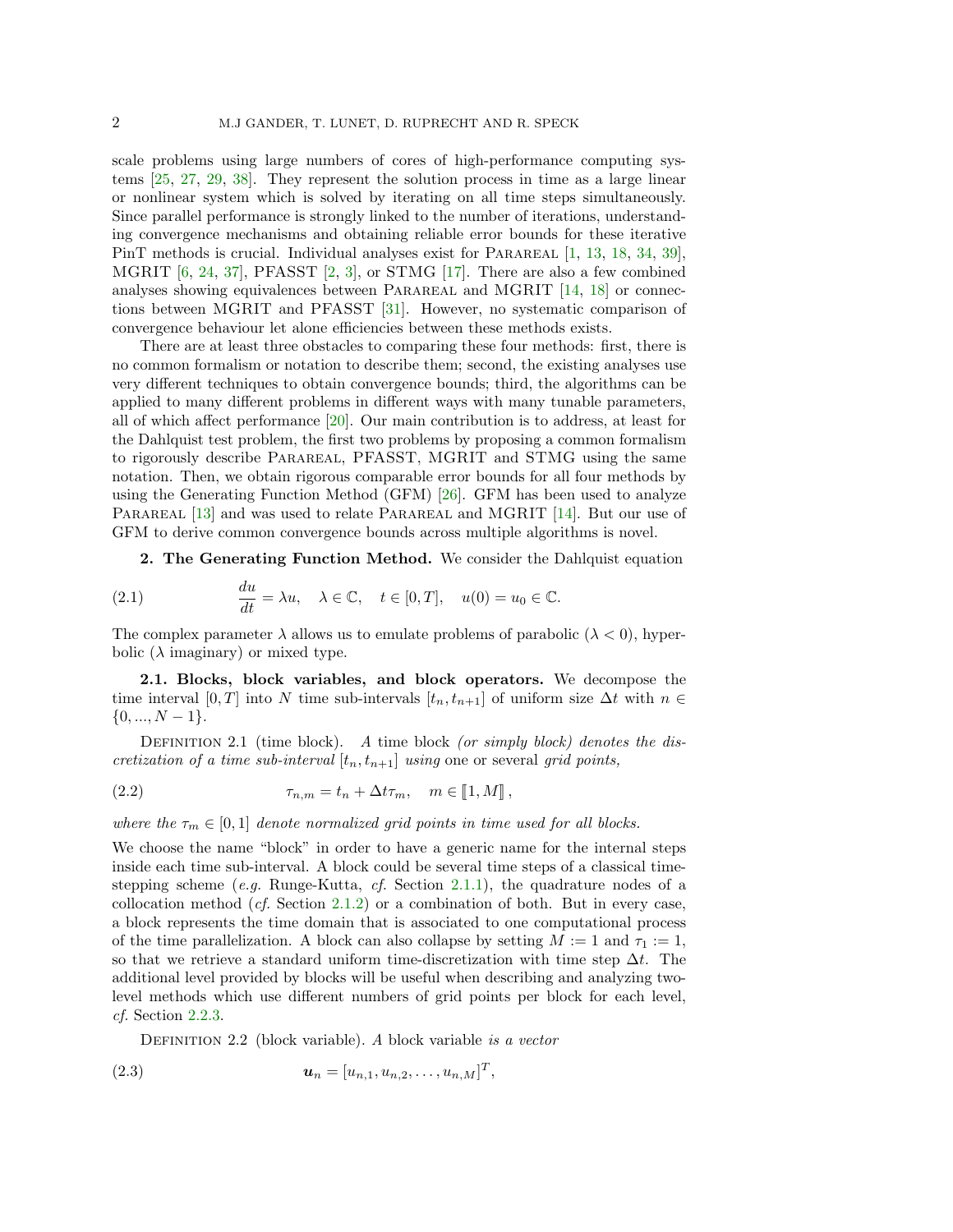where  $u_{n,m}$  is an approximation of  $u(\tau_{n,m})$  on the time block for the time sub-interval  $[t_n, t_{n+1}]$ . For  $M = 1$ , this reduces to a scalar approximation of  $u(\tau_{n,M}) = u(t_{n+1})$ .

Some iterative PinT methods like Parareal use values defined at the interfaces between sub-intervals  $[t_n, t_{n+1}]$ . Other algorithms, like PFASST, update solution values in the interior of blocks. In the first case, the block variable is the interface value with  $M = 1$  and thus  $\tau_1 = 1$  while in the second it consists of the volume values in the time block for  $[t_n, t_{n+1}]$  with  $M > 1$ . In both cases, PinT algorithms can be defined as iterative processes updating the block variables.

Remark 2.3. While the adjective "time" is natural for evolution problems, PinT algorithms can also be applied to recurrence relations in different contexts like deep learning [\[21\]](#page-23-15) or when computing Gauss quadrature formulas [\[16\]](#page-22-14). Therefore, we will not systematically mention "time" when talking about blocks and block variables.

<span id="page-2-2"></span>DEFINITION 2.4 (block operators). We denote as block operators the two linear functions  $\phi : \mathbb{C}^M \to \mathbb{C}^M$  and  $\chi : \mathbb{C}^M \to \mathbb{C}^M$  for which the block variables of a numerical solution of  $(2.1)$  satisfy

<span id="page-2-3"></span>(2.4) 
$$
\phi(\mathbf{u}_1) = \chi(u_0 \mathbf{I}), \quad \phi(\mathbf{u}_{n+1}) = \chi(\mathbf{u}_n), \quad n = 1, 2, ..., N-1,
$$

with  $\mathbf{\Pi} := [1, \dots, 1]^T$ . The integration operator  $\phi$  is bijective and  $\chi$  is a transmission operator. The propagator updating  $u_n$  to  $u_{n+1}$  is given by

$$
\psi := \phi^{-1} \circ \chi.
$$

<span id="page-2-0"></span>2.1.1. Example with Runge-Kutta methods. Consider the numerical integration of [\(2.1\)](#page-1-0) with a Runge-Kutta method with stability function

$$
(2.6) \t\t R(z) \approx e^z
$$

Using  $\ell$  equidistant time steps per block, there are two natural ways to write the method using block operators:

1. The volume formulation: set  $M := \ell$  with  $\tau_m := m/M, m = 1, \ldots, M$ . Setting  $r := R(\lambda \Delta t/\ell)^{-1}$ , the block operators are the  $M \times M$  sparse matrices

.

$$
(2.7) \qquad \phi := \begin{pmatrix} r \\ -1 & r \\ & \ddots & \ddots \end{pmatrix}, \quad \chi := \begin{pmatrix} 0 & \dots & 0 & 1 \\ \vdots & & \vdots & 0 \\ \vdots & & \vdots & \vdots \end{pmatrix}.
$$

2. The interface formulation: set  $M := 1$  so that

<span id="page-2-4"></span>(2.8) 
$$
\phi := R(\lambda \Delta t/\ell)^{-\ell}, \quad \chi := 1.
$$

<span id="page-2-1"></span>2.1.2. Example with collocation methods. Collocation methods are special implicit Runge-Kutta methods [\[40,](#page-23-16) Chap. IV, Sec. 4] and instrumental when defining PFASST in Section [4.](#page-10-0) We show their representation with block operators. Starting from the Picard formulation for  $(2.1)$  in one time sub-interval  $[t_n, t_{n+1}]$ ,

(2.9) 
$$
u(t) = u(t_n) + \int_{t_n}^t \lambda u(\tau) d\tau,
$$

we choose a quadrature rule to approximate the integral. We consider here only Lobatto or Radau-II type quadrature nodes where the last quadrature node coincides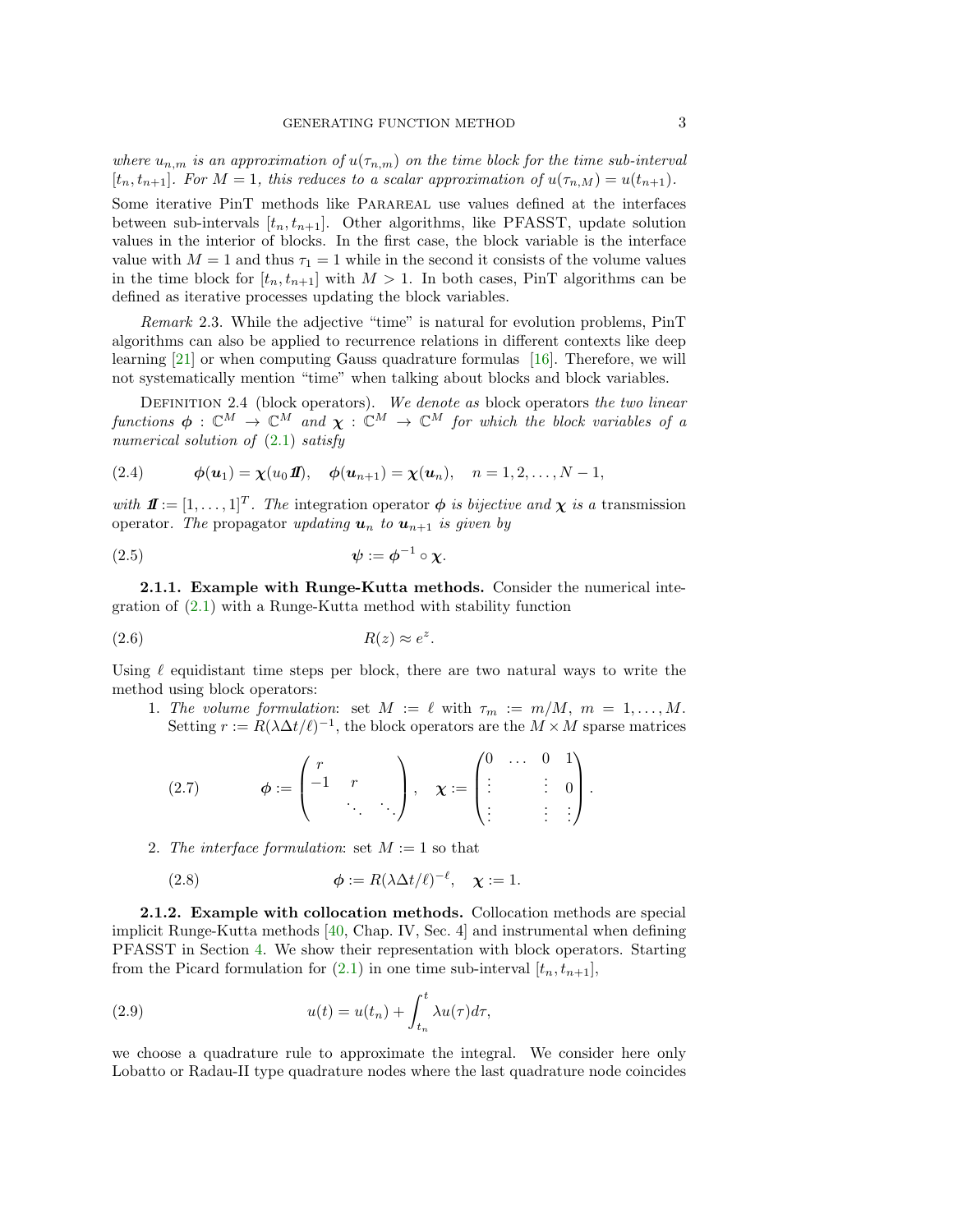with the right sub-interval boundary. This gives us the nodes  $\tau_{n,m}$  of Definition [2.1](#page-1-1) and we can approximate the solution  $u(\tau_{n,m})$  at each node by

(2.10) 
$$
u_{n,m} = u_{n,0} + \lambda \Delta t \sum_{j=1}^{M} q_{m,j} u_{n,j} \text{ with } q_{m,j} := \int_{0}^{\tau_m} l_j(s) ds,
$$

where  $l_j$  are the Lagrange polynomials associated with the nodes  $\tau_m$ . Combining all the nodal values, we form the block variable  $u_n$ , which satisfies the linear system

<span id="page-3-5"></span>(2.11) 
$$
(\mathbf{I} - \mathbf{Q})\mathbf{u}_n = \begin{pmatrix} u_{n,0} \\ \vdots \\ u_{n,0} \end{pmatrix} = \begin{bmatrix} 0 & \dots & 0 & 1 \\ \vdots & & \vdots & \vdots \\ 0 & \dots & 0 & 1 \end{bmatrix} \mathbf{u}_{n-1} =: \mathbf{H} \mathbf{u}_{n-1},
$$

with the quadrature matrix  $\mathbf{Q} := \lambda \Delta t(q_{m,j})$ , I the identity matrix, and H some-times called the transfer matrix<sup>[3](#page-3-0)</sup>. The integration and transfer block operators from Definition [2.4](#page-2-2) then become  $\phi := (\mathbf{I} - \mathbf{Q}), \chi := \mathbf{H}.$ 

2.2. Block iteration. Having defined the block operators for our problem, we write the numerical approximation  $(2.4)$  of  $(2.1)$  as the *all-at-once global problem* 

<span id="page-3-1"></span>(2.12) 
$$
\mathbf{A}\mathbf{u} := \begin{pmatrix} \phi & & & \\ -\chi & \phi & & \\ & \ddots & \ddots & \\ & & -\chi & \phi \end{pmatrix} \begin{bmatrix} \mathbf{u}_1 \\ \mathbf{u}_2 \\ \vdots \\ \mathbf{u}_N \end{bmatrix} = \begin{bmatrix} \chi(u_0 \mathbf{I}) \\ 0 \\ \vdots \\ 0 \end{bmatrix} =: \mathbf{f}.
$$

Iterative PinT algorithms are iterative methods solving [\(2.12\)](#page-3-1) by updating a vector  $u^k = [u_1^k, \ldots, u_N^k]^T$  to  $u^{k+1}$  until some stopping criterion is satisfied. Furthermore, if the global iteration can be written for each line of the system separately, we call the update formula for one line a block iteration.

DEFINITION 2.5 (Primary block iteration). A primary block iteration is an updating formula for  $n \geq 0$  of the form

<span id="page-3-4"></span>(2.13) 
$$
\mathbf{u}_{n+1}^{k+1} = \mathbf{B}_0^1(\mathbf{u}_{n+1}^k) + \mathbf{B}_1^0(\mathbf{u}_n^{k+1}) + \mathbf{B}_1^1(\mathbf{u}_n^k),
$$

where  $\mathbf{B}_0^1$ ,  $\mathbf{B}_1^0$  and  $\mathbf{B}_1^1$  are linear operators from  $\mathbb{C}^M$  to  $\mathbb{C}^M$  that satisfy the consistency condition[4](#page-3-2)

<span id="page-3-3"></span>(2.14) 
$$
(\mathbf{B}_0^1 - \mathbf{Id}) \circ \psi + \mathbf{B}_1^0 + \mathbf{B}_1^1 = 0.
$$

Figure [1](#page-4-1) (left) shows a graphical representation of a primary block iteration using a  $kn\text{-}graph$  to represent the dependencies of  $u_{n+1}^{k+1}$  on the other block variables. The xaxis represents the block index  $n$  (time), and the y-axis represents the iteration index k. Arrows show dependencies from previous n or k indices and can only go from left to right and/or from bottom to top. For the primary block iteration, we consider only dependencies from the previous block n and iterate k for  $u_{n+1}^{k+1}$ . More general block iterations [\[14\]](#page-22-13) can also be considered for the study of  $MGRIT$  with FCF-relaxation; see also the discussion in Section [2.2.4.](#page-6-0)

<span id="page-3-0"></span><sup>&</sup>lt;sup>3</sup>This specific form of the **H** matrix is induced by the use of Lobatto or Radau-II rules, which count the right interface of the time sub-interval as node. If one uses Radau-I or Gauss-type quadrature rules that do not use the right boundary as node, we get a denser matrix that extrapolates the interface value using interior volume values.

<span id="page-3-2"></span> $4$  Condition  $(2.14)$  is necessary for the block iteration to have the correct fixed point.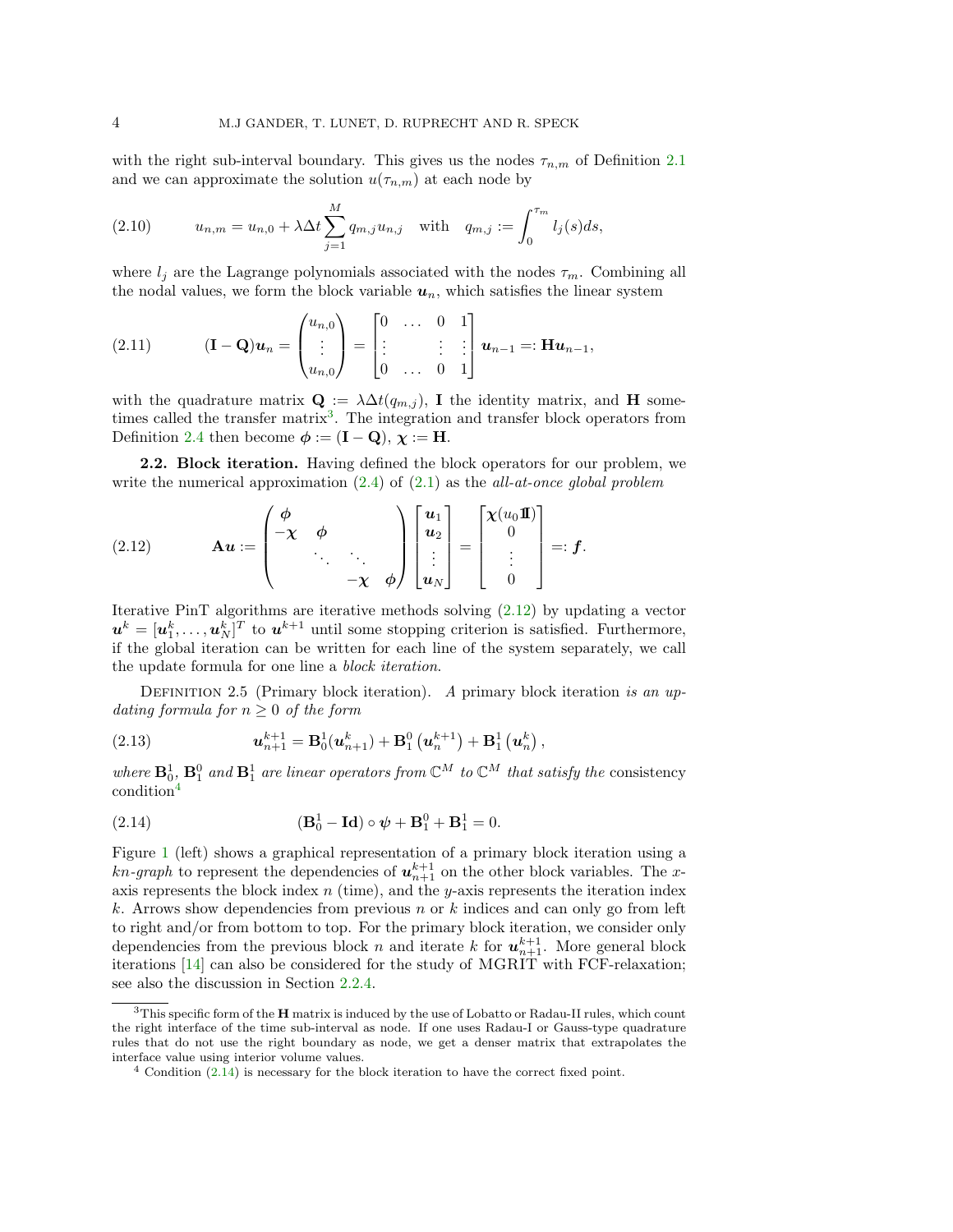<span id="page-4-1"></span>

FIG. 1. kn-graphs for a generic Primary Block Iteration (left) and PARAREAL (right).

<span id="page-4-4"></span>2.2.1. Example with Parareal. Consider the interface formulation [\(2.8\)](#page-2-4) and define a coarse block operator  $\phi_{\Delta} := R(\lambda \Delta t)^{-1}$  that approximates the fine block operator  $\phi := R(\lambda \Delta t/\ell)^{-\ell}$ . Here  $\phi_{\Delta}$  corresponds to a coarse grid in time, but nothing prevents the use of a lower order time integration method instead, or a combination of both. Then, we define as coarse and fine propagators

(2.15) 
$$
\mathcal{G} := \phi_{\Delta}^{-1} \chi, \quad \mathcal{F} := \phi^{-1} \chi,
$$

so that the PARAREAL update formula [\[28\]](#page-23-1) yields

<span id="page-4-2"></span>(2.16) 
$$
\mathbf{u}_{n+1}^{k+1} = \mathcal{F}\mathbf{u}_n^k + \mathcal{G}\mathbf{u}_n^{k+1} - \mathcal{G}\mathbf{u}_n^k = (\phi^{-1} - \phi_{\Delta}^{-1})\chi \mathbf{u}_n^k + \phi_{\Delta}^{-1}\chi \mathbf{u}_n^{k+1}.
$$

We recognize a primary block iteration with  $\mathbf{B}_0^1 := 0$ ,  $\mathbf{B}_1^0 := \mathcal{G}$  and  $\mathbf{B}_1^1 := \mathcal{F} - \mathcal{G}$ . Its  $kn$ -graph is shown in Figure [1](#page-4-1) (right). Furthermore, the consistency condition  $(2.14)$ is satisfied,  $(0 - \text{Id}) \circ \mathcal{F} + \mathcal{G} + (\mathcal{F} - \mathcal{G}) = 0$ . If we subtract  $u_{n+1}^k$  in  $(2.16)$  and multiply both sides by  $\phi$  and rearrange terms, we can write PARAREAL as the preconditioned fixed point iteration

<span id="page-4-5"></span>(2.17) 
$$
\mathbf{u}^{k+1} = \mathbf{u}^k + \mathbf{M}^{-1}(\mathbf{f} - \mathbf{A}\mathbf{u}^k), \quad \mathbf{M} := \begin{pmatrix} \phi \\ -\phi\phi_{\mathbf{\Delta}}^{-1}\chi & \phi \\ \vdots & \vdots \end{pmatrix}.
$$

This is a formulation of Parareal as approximate Gauss-Seidel preconditioning (with approximated lower diagonal) for solving [\(2.12\)](#page-3-1).

<span id="page-4-6"></span>2.2.2. Example with a block Jacobi relaxation. A damped block Jacobi iteration for the global problem  $(2.12)$  can be written as

$$
(2.18) \t\t\t  $u^{k+1} = u^k + \omega \mathbf{D}^{-1} (\mathbf{f} - \mathbf{A} u^k),$
$$

where **D** is a block diagonal matrix constructed with the integration operator  $\phi$ , and  $\omega > 0$  is a relaxation parameter. For  $n > 0$ , the corresponding block formulation is

(2.19) 
$$
\mathbf{u}_{n+1}^{k+1} = (1 - \omega)\mathbf{u}_{n+1}^k + \omega \phi^{-1} \chi \mathbf{u}_n^k,
$$

which is a primary block iteration with  $\mathbf{B}_1^0 = 0$ . Its kn-graph is shown in Figure [2](#page-5-0) (left). The consistency condition [\(2.14\)](#page-3-3) is also satisfied,  $((1 - \omega)Id - Id) \circ \phi^{-1}\chi +$  $0 + \omega \phi^{-1} \chi = 0.$ 

<span id="page-4-0"></span>2.2.3. Example with coarse correction. As a last example, we consider the coarse correction only<sup>[5](#page-4-3)</sup> of a two-level multi-grid method [\[23\]](#page-23-17) applied to  $(2.12)$ . Let

<span id="page-4-3"></span><sup>&</sup>lt;sup>5</sup>The coarse correction is not convergent by itself without smoother.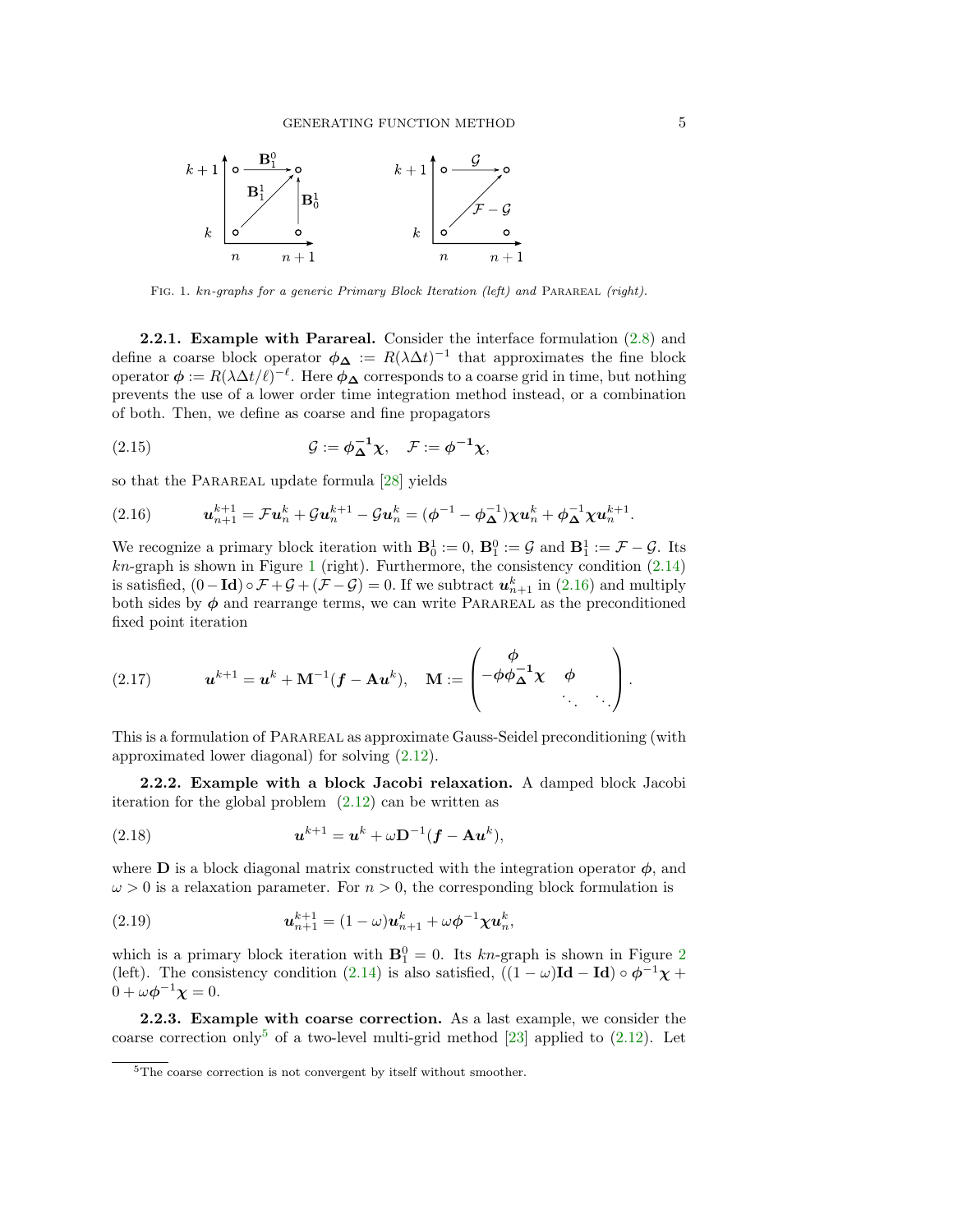<span id="page-5-0"></span>

Fig. 2. kn-graphs for the block Jacobi relaxation (left) and the coarse correction (right).

 $\tilde{u}$  be a coarse block variable on the coarse time block  $(\tilde{\tau}_m)_{1 \le m \le \tilde{M}}$  with  $\tilde{M} < M$  and consider the associated coarse problem

(2.20) 
$$
\tilde{\mathbf{A}}\tilde{\mathbf{u}} := \begin{pmatrix} \tilde{\phi} & & & \\ -\tilde{\chi} & \tilde{\phi} & & \\ & \ddots & \ddots & \\ & & \tilde{\chi} & \tilde{\phi} \end{pmatrix} \begin{bmatrix} \tilde{\mathbf{u}}_1 \\ \tilde{\mathbf{u}}_2 \\ \vdots \\ \tilde{\mathbf{u}}_N \end{bmatrix} = \begin{bmatrix} \mathbf{T}_F^C \chi(u_0 \mathbf{I}) \\ 0 \\ \vdots \\ 0 \end{bmatrix} =: \tilde{\mathbf{f}}
$$

built from [\(2.12\)](#page-3-1). Here,  $\mathbf{T}_F^C$  is a block restriction operator, i.e. a transfer matrix from a fine (F) to coarse (C) representation. Similarly we also have a block prolongation operator  $\mathbf{T}_{C}^{F}$ , i.e. a transfer matrix from a coarse (C) to a fine (F) representation. A coarse correction step applied to [\(2.12\)](#page-3-1) can be represented as

<span id="page-5-1"></span>(2.21) 
$$
\mathbf{u}^{k+1} = \mathbf{u}^k + \mathbf{\bar{T}}_C^F \mathbf{\tilde{A}}^{-1} \mathbf{\bar{T}}_F^C (\mathbf{f} - \mathbf{A} \mathbf{u}^k),
$$

where  $\bar{\mathbf{T}}_C^F$  denotes the block diagonal matrix formed with  $\mathbf{T}_C^F$  on the diagonal, and similarly for  $\bar{\mathbf{T}}_F^C$ . When writing [\(2.21\)](#page-5-1) in two steps,

(2.22) 
$$
\tilde{\mathbf{A}}\mathbf{d} = \bar{\mathbf{T}}_F^C(\mathbf{f} - \mathbf{A}\mathbf{u}^k),
$$

$$
(2.23) \t\t\t  $u^{k+1} = u^k + \overline{\mathbf{T}}_C^F d,$
$$

the coarse correction (or defect)  $d$  appears explicitly. Expanding the two steps for  $n > 0$  into a block formulation and inverting  $\phi$  leads to

<span id="page-5-4"></span>(2.24) 
$$
d_{n+1} = \tilde{\phi}^{-1} \mathbf{T}_{F}^{C} \chi u_{n}^{k} - \tilde{\phi}^{-1} \mathbf{T}_{F}^{C} \phi u_{n+1}^{k} + \tilde{\phi}^{-1} \tilde{\chi} d_{n},
$$

<span id="page-5-5"></span><span id="page-5-3"></span>(2.25) 
$$
\mathbf{u}_{n+1}^{k+1} = \mathbf{u}_{n+1}^k + \mathbf{T}_C^F \mathbf{d}_{n+1}.
$$

Now we need the following simplifying assumption.

Assumption 2.6. The successive application of prolongation  $\mathbf{T}_C^F$  followed by restriction  $T_F^C$  leaves the coarse block variables unchanged, *i.e.* 

(2.26) 
$$
\mathbf{T}_F^C \circ \mathbf{T}_C^F = \mathbf{Id}.
$$

This condition is satisfied in many situations (e.g. restriction with standard injection, and polynomial interpolation)<sup>[6](#page-5-2)</sup>. Using it in  $(2.25)$  for block index *n* yields

(2.27) 
$$
d_n = \mathbf{T}_F^C \left( \mathbf{u}_n^{k+1} - \mathbf{u}_n^k \right).
$$

<span id="page-5-2"></span> $6$ In some situations, e.g. when the transpose of the prolongation is used for restriction, we do not get the identity but an invertible matrix. The same simplification can be done, except one must take into account the inverse of  $(\mathbf{T}_F^C \mathbf{T}_C^F)$ .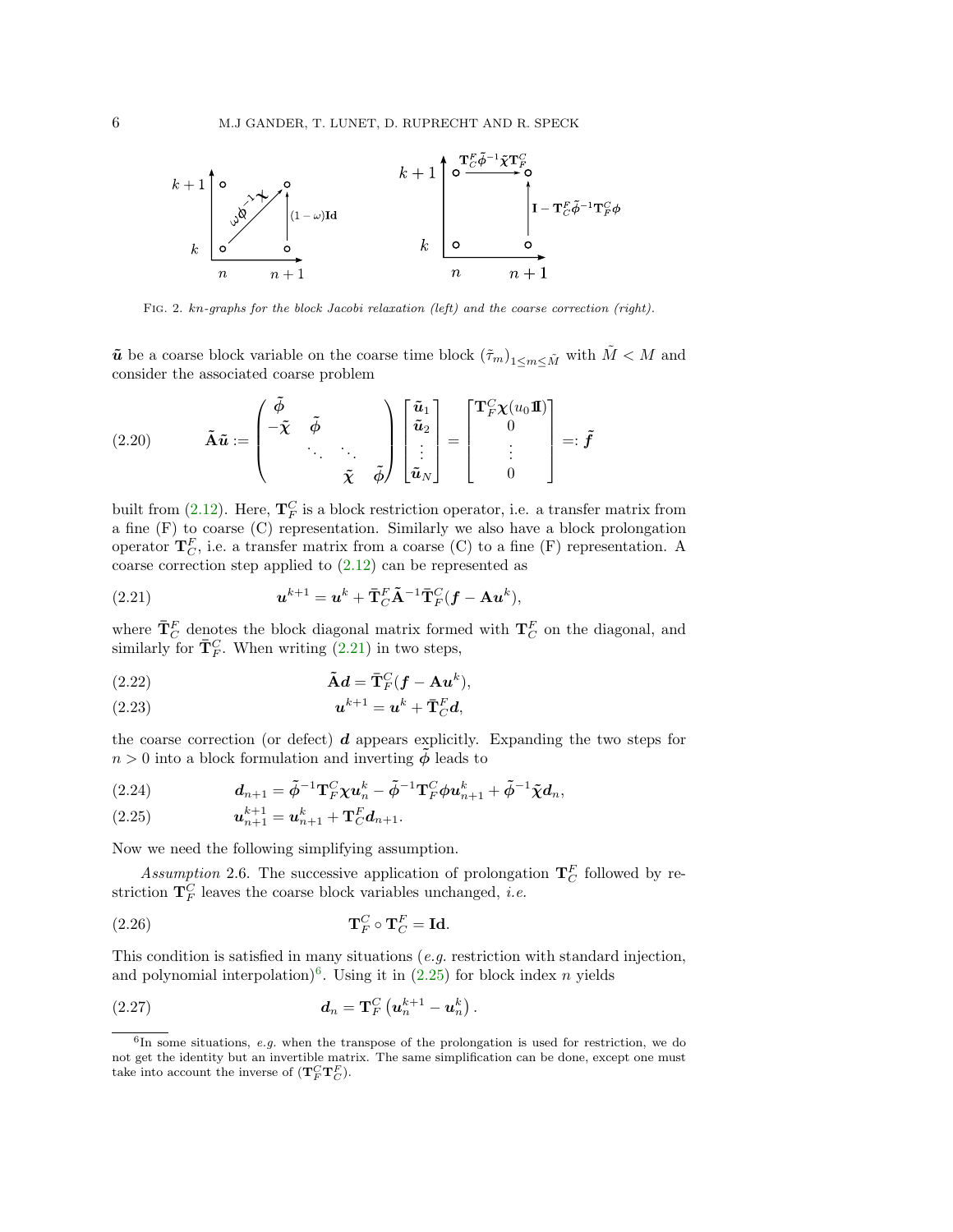Inserting  $d_n$  into [\(2.24\)](#page-5-4) on the right and the resulting  $d_{n+1}$  into [\(2.25\)](#page-5-3) leads to

<span id="page-6-1"></span>(2.28) 
$$
\mathbf{u}_{n+1}^{k+1} = (\mathbf{I} - \mathbf{T}_C^F \tilde{\boldsymbol{\phi}}^{-1} \mathbf{T}_F^C \boldsymbol{\phi}) \mathbf{u}_{n+1}^k + \mathbf{T}_C^F \tilde{\boldsymbol{\phi}}^{-1} \tilde{\boldsymbol{\chi}} \mathbf{T}_F^C \mathbf{u}_n^{k+1} + \mathbf{T}_C^F \tilde{\boldsymbol{\phi}}^{-1} \boldsymbol{\Delta}_{\boldsymbol{\chi}} \mathbf{u}_n^k
$$

with  $\Delta_{\chi} := \mathbf{T}_{F}^{C} \chi - \tilde{\chi} \mathbf{T}_{F}^{C}$ . To simplify further, we make the following assumption.

Assumption 2.7. We consider operators  $\mathbf{T}_F^C$ ,  $\boldsymbol{\chi}$  and  $\boldsymbol{\tilde{\chi}}$  such that

(2.29) 
$$
\Delta_{\chi} = \mathbf{T}_{F}^{C} \chi - \tilde{\chi} \mathbf{T}_{F}^{C} = 0.
$$

This holds for classical time-stepping methods when both left and right time subinterval boundaries are included in the block variables, or for collocation methods using Radau-II or Lobatto type nodes.

This assumption is important to define PFASST (cf. Section [4.3](#page-13-0) and see Bolten et al. [\[2,](#page-22-11) Remark 1] for more details) and simplifies the analysis of  $STMG$  (*cf.* Section [5\)](#page-15-0), as both methods use this block iteration. Then, [\(2.28\)](#page-6-1) reduces to

<span id="page-6-6"></span>(2.30) 
$$
\mathbf{u}_{n+1}^{k+1} = (\mathbf{I} - \mathbf{T}_C^F \tilde{\boldsymbol{\phi}}^{-1} \mathbf{T}_F^C \boldsymbol{\phi}) \mathbf{u}_{n+1}^k + \mathbf{T}_C^F \tilde{\boldsymbol{\phi}}^{-1} \mathbf{T}_F^C \boldsymbol{\chi} \mathbf{u}_n^{k+1}.
$$

Again, we recognize a primary block iteration for which the  $kn$ -graph is given in Figure [2](#page-5-0) (right). It satisfies the consistency condition<sup>[7](#page-6-2)</sup> [\(2.14\)](#page-3-3),  $((\mathbf{I} - \mathbf{T}_{C}^{F} \tilde{\boldsymbol{\phi}}^{-1} \mathbf{T}_{F}^{C} \boldsymbol{\phi})$  –  $\mathbf{I}) \circ \boldsymbol{\phi}^{-1} \boldsymbol{\chi} + \mathbf{T}_{C}^{F} \tilde{\boldsymbol{\phi}}^{-1} \mathbf{T}_{F}^{C} \boldsymbol{\chi} = 0.$ 

<span id="page-6-0"></span>2.2.4. General remarks. We can represent many existing iterative PinT algorithms (Parareal, MGRIT with F-relaxation, PFASST, STMG with two-levels, . . . ) as primary block iterations. However, some methods can not be written like this, e.g. MGRIT with FCF-relaxation, Parareal with overlap or methods with more than two levels. For those, the block iteration does not only link two successive block variables with time index  $n + 1$  and n, but more than two, with time indices  $n+1, n, n-1, \ldots$  The generating function method can be extended to such cases [\[14\]](#page-22-13), but we focus here on primary block iterations and leave extensions for future work.

Some iterative PinT algorithms can also consist of combinations of two or more block iterations, as it is the case for PFASST ( $cf.$  Section [4.3\)](#page-13-0) and STMG ( $cf.$  Section [5\)](#page-15-0). But we also show in those analyses that it is possible to reduce combinations of several block iterations into one primary block iteration. In this paper, we therefore only focus on primary block iterations for simplicity.

## <span id="page-6-4"></span>2.3. Generating function and error bound for a block iteration.

DEFINITION 2.8 (Generating function). The generating function associated with a primary block iteration is the power series

(2.31) 
$$
\rho_k(\zeta) := \sum_{n=0}^{\infty} e_{n+1}^k \zeta^{n+1}
$$

where  $e_{n+1}^k := ||u_{n+1}^k - u_{n+1}||$  is the difference between the  $k^{th}$  iterate  $u_{n+1}^k$  and the exact solution  $\mathbf{u}_{n+1}$  for one block of [\(2.4\)](#page-2-3) in some norm on  $\mathbb{C}^M$ .

Since the analysis works in any norm, we do not specify a particular one here. In the numerical examples we use the  $L^{\infty}$  norm on  $\mathbb{C}^{M}$ .

<span id="page-6-3"></span>,

<span id="page-6-5"></span><span id="page-6-2"></span><sup>7</sup>Note that the consistency condition is satisfied even without assumption [2.7.](#page-6-3)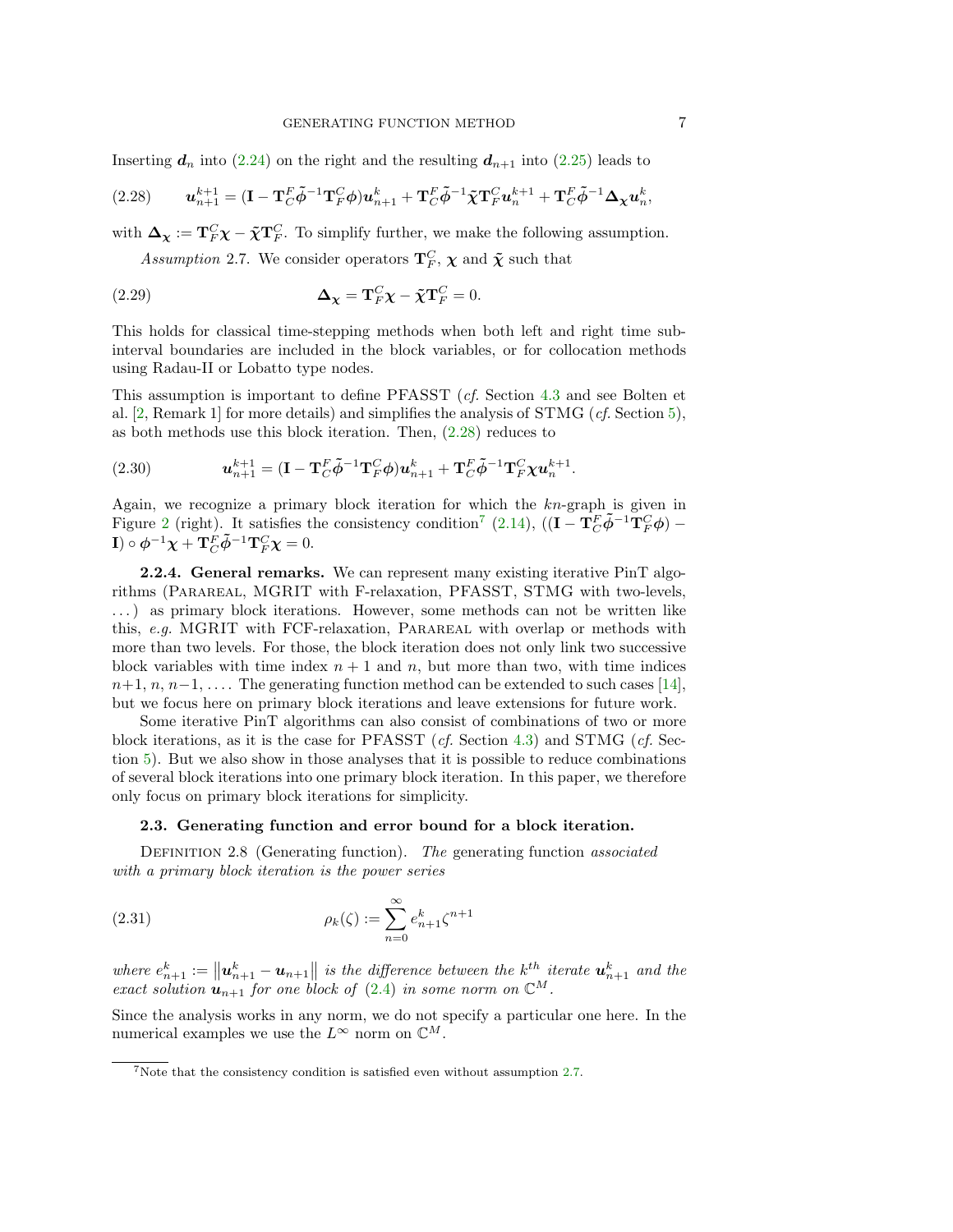LEMMA 2.9. The generating function for the primary block iteration  $(2.13)$  satisfies

(2.32) 
$$
\rho_{k+1}(\zeta) \leq \frac{\gamma + \alpha \zeta}{1 - \beta \zeta} \rho_k(\zeta),
$$

where  $\alpha := \|\mathbf{B}_1^1\|$ ,  $\beta := \|\mathbf{B}_1^0\|$ ,  $\gamma := \|\mathbf{B}_0^1\|$ , and the definition of the operator norm is induced by the chosen vector norm.

*Proof.* We start from  $(2.13)$  and subtract the exact solution of  $(2.4)$ ,

(2.33) 
$$
\mathbf{u}_{n+1}^{k+1} - \mathbf{u}_{n+1} = \mathbf{B}_0^1(\mathbf{u}_{n+1}^k) + \mathbf{B}_1^0(\mathbf{u}_n^{k+1}) + \mathbf{B}_1^1(\mathbf{u}_n^k) - \psi(\mathbf{u}_n).
$$

Using the linearity of the block operators and  $(2.14)$  with  $u_n$ , this simplifies to

<span id="page-7-1"></span>
$$
(2.34) \qquad \mathbf{u}_{n+1}^{k+1} - \mathbf{u}_{n+1} = \mathbf{B}_0^1(\mathbf{u}_{n+1}^k - \mathbf{u}_{n+1}) + \mathbf{B}_1^0(\mathbf{u}_n^{k+1} - \mathbf{u}_n) + \mathbf{B}_1^1(\mathbf{u}_n^k - \mathbf{u}_n).
$$

We apply the norm, use the triangle inequality and the operator norms defined above to get the recurrence relation

(2.35) 
$$
e_{n+1}^{k+1} \leq \gamma e_{n+1}^k + \beta e_n^{k+1} + \alpha e_n^k
$$

for the error. We multiply this inequality by  $\zeta^{n+1}$  and sum for  $n \in \mathbb{N}$  to get

$$
(2.36) \qquad \sum_{n=0}^{\infty} e_{n+1}^{k+1} \zeta^{n+1} \le \gamma \sum_{n=0}^{\infty} e_{n+1}^{k} \zeta^{n+1} + \beta \sum_{n=0}^{\infty} e_n^{k+1} \zeta^{n+1} + \alpha \sum_{n=0}^{\infty} e_n^{k} \zeta^{n+1}.
$$

Using Definition [2.8](#page-6-4) and that  $e_0^k = 0$  for all k we find

(2.37) 
$$
\rho_{k+1}(\zeta) \leq \gamma \rho_k(\zeta) + \beta \zeta \sum_{n=1}^{\infty} e_n^{k+1} \zeta^n + \alpha \zeta \sum_{n=1}^{\infty} e_n^k \zeta^n.
$$

Shifting indices leads to

(2.38) 
$$
(1 - \beta \zeta)\rho_{k+1}(\zeta) \le (\gamma + \alpha \zeta)\rho_{k+1}(\zeta)
$$

<span id="page-7-0"></span>and concludes the proof.

THEOREM 2.10. Consider the primary block iteration  $(2.13)$  and let

(2.39) 
$$
\delta := \max_{n \in [\![1,N]\!]}\left\|\boldsymbol{u}_n^0 - \boldsymbol{u}_n\right\|
$$

be the maximum error of the initial guess over all blocks. Then, using the notations of Lemma [2.9,](#page-6-5) we have for  $k > 0$ 

 $\Box$ 

(2.40) 
$$
e_{n+1}^k \leq \theta_{n+1}^k(\alpha, \beta, \gamma)\delta,
$$

where  $\theta_{n+1}^k$  is a bounding function defined as follows:

• *if* only  $\gamma = 0$ , then

(2.41) 
$$
\theta_{n+1}^k = \frac{\alpha^k}{(k-1)!} \sum_{i=0}^{n-k} \prod_{l=1}^{k-1} (i+l)\beta^i,
$$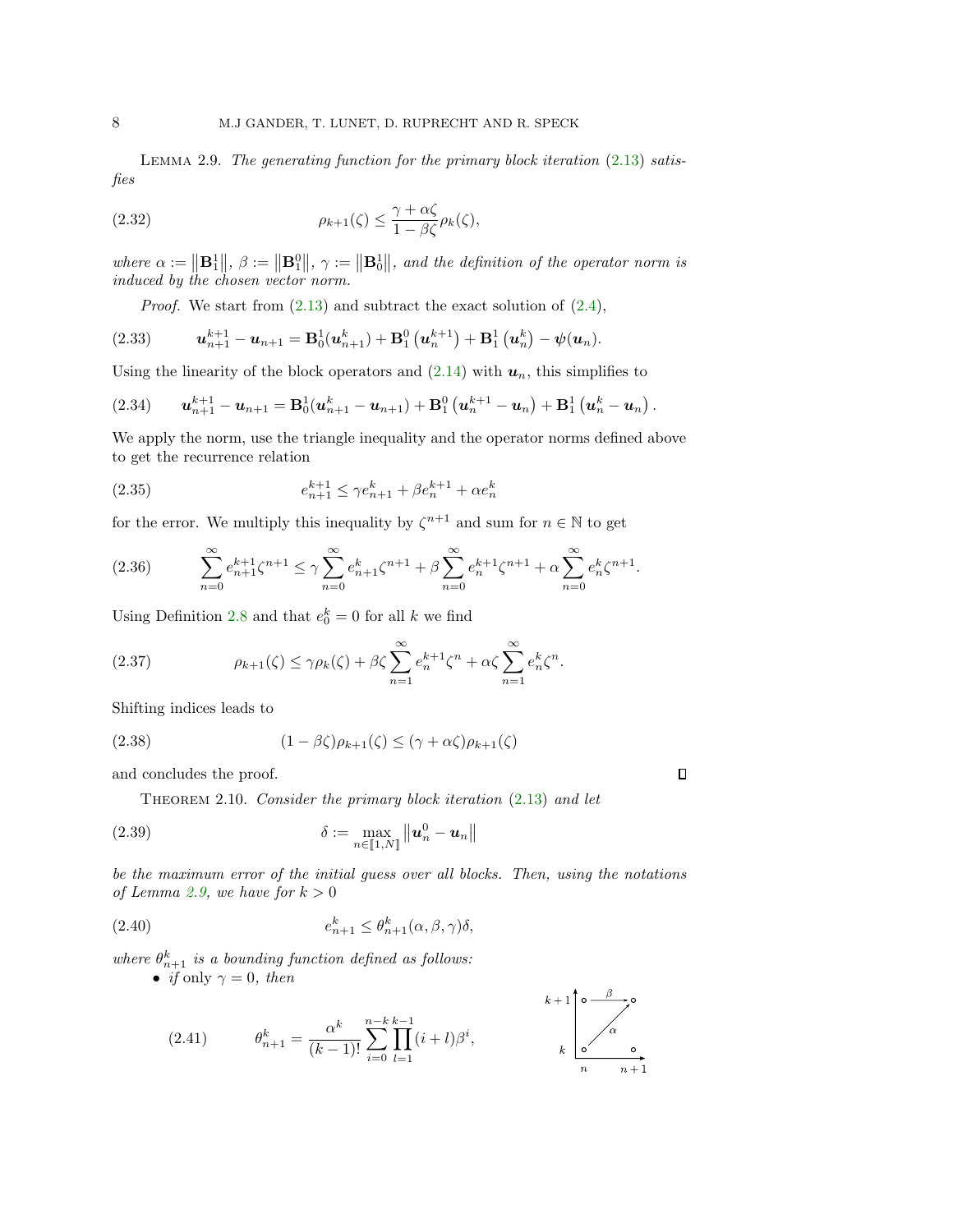• *if* only  $\beta = 0$ , then

$$
(2.42) \quad \theta_{n+1}^{k} = \begin{cases} (\gamma + \alpha)^{k} & \text{if } k \le n, \\ \delta \gamma^{k} \sum_{i=0}^{n} \binom{k}{i} \left(\frac{\alpha}{\gamma}\right)^{i} & \text{otherwise,} \end{cases} k + 1 \begin{bmatrix} 0 & \alpha \\ \alpha & \beta \\ \alpha & \beta \end{bmatrix}
$$
\n
$$
\text{if only } \alpha = 0, \text{ then}
$$
\n
$$
k + 1 \begin{bmatrix} 0 & \beta \\ \alpha & \beta \end{bmatrix}
$$

• *if* only  $\alpha = 0$ , then

(2.43) 
$$
\theta_{n+1}^k = \frac{\gamma^k}{(k-1)!} \sum_{i=0}^n \prod_{l=1}^{k-1} (i+l)\beta^i, \qquad k \geq 0
$$

• if neither  $\alpha$ , nor  $\beta$ , nor  $\gamma$  are zero, then

(2.44) 
$$
\theta_{n+1}^k = \gamma^k \sum_{i=0}^{\min(n,k)} \sum_{l=0}^{n-i} {k \choose i} {l+k-1 \choose l} \left(\frac{\alpha}{\gamma}\right)^i \beta^l.
$$

The proof uses Lemma [2.9,](#page-6-5) bounds the generating function at iterate  $k = 0$  by

(2.45) 
$$
\rho_0(\zeta) \leq \delta \sum_{n=0}^{\infty} \zeta^{n+1},
$$

which covers arbitrary initial guesses for defining starting values  $u_n^0$  for each block. For specific initial guesses,  $\rho_0(\zeta)$  can be bounded differently, see e.g. [\[13,](#page-22-8) Proof of Th. 1]. The error bound is then computed by coefficient identification after expansion into power series: the rather technical proof can be found in Appendix [A.](#page-19-0)

In some numerical examples shown below, we find that the estimate from Theorem [2.10](#page-7-0) in volume can be not quite sharp, cf. Section [4.2.3.](#page-12-0) If the last time point of the blocks coincides with the right bound of the sub-interval, it is helpful to define the *interface error* at the right boundary point of the  $n^{th}$  block as

(2.46) 
$$
\bar{e}_{n+1}^k := |\bar{u}_{n+1}^k - \bar{u}_{n+1}|,
$$

where  $\bar{u}$  is the last element of the block variable **u**. We then multiply [\(2.34\)](#page-7-1) by  $e_M^T = [0, \ldots, 0, 1]$  to get

$$
(2.47) \qquad e_M^T(\mathbf{u}_{n+1}^{k+1} - \mathbf{u}_{n+1}) = \mathbf{b}_0^1(\mathbf{u}_{n+1}^{k+1} - \mathbf{u}_{n+1}) + \mathbf{b}_1^0(\mathbf{u}_n^{k+1} - \mathbf{u}_n) + \mathbf{b}_1^1(\mathbf{u}_n^k - \mathbf{u}_n),
$$

where  $\mathbf{b}_i^j$  is the last line of the block operator  $\mathbf{B}_i^j$ . Taking the absolute value on both sides, we recognize the interface error  $\bar{e}_{n+1}^{k+1}$  on the left hand side. By neglecting the error from interior points and using the triangle inequality, we get the approximation<sup>[8](#page-8-0)</sup>

<span id="page-8-1"></span>(2.48) 
$$
\bar{e}_{n+1}^{k+1} \approx \bar{\gamma} \bar{e}_{n+1}^k + \bar{\beta} \bar{e}_n^{k+1} + \bar{\alpha} \bar{e}_n^k,
$$

<span id="page-8-2"></span>where  $\bar{\alpha} := |\bar{b}_1^1|, \, \bar{\beta} := |\bar{b}_0^1|, \, \bar{\gamma} := |\bar{b}_1^0|.$ 

COROLLARY 2.11 (Interface error approximation). Defining for the initial interface error the bound  $\bar{\delta} := \max_{n \in [1, N]} ||\bar{u}_n^0 - \bar{u}_n||$ , we obtain for the interface error the approximation

(2.49) 
$$
\bar{e}_{n+1}^{k+1} \approx \bar{\theta}_{n+1}^k := \theta_{n+1}^k(\bar{\alpha}, \bar{\beta}, \bar{\delta}),
$$

with  $\theta_{n+1}^k$  defined in Theorem [2.10.](#page-7-0)

<span id="page-8-0"></span><sup>&</sup>lt;sup>8</sup>For an interface block iteration  $(M = 1, \tau_1 = 1)$ , [\(2.48\)](#page-8-1) becomes a strict inequality and thus Corollary [2.11](#page-8-2) a rigorous convergence bound.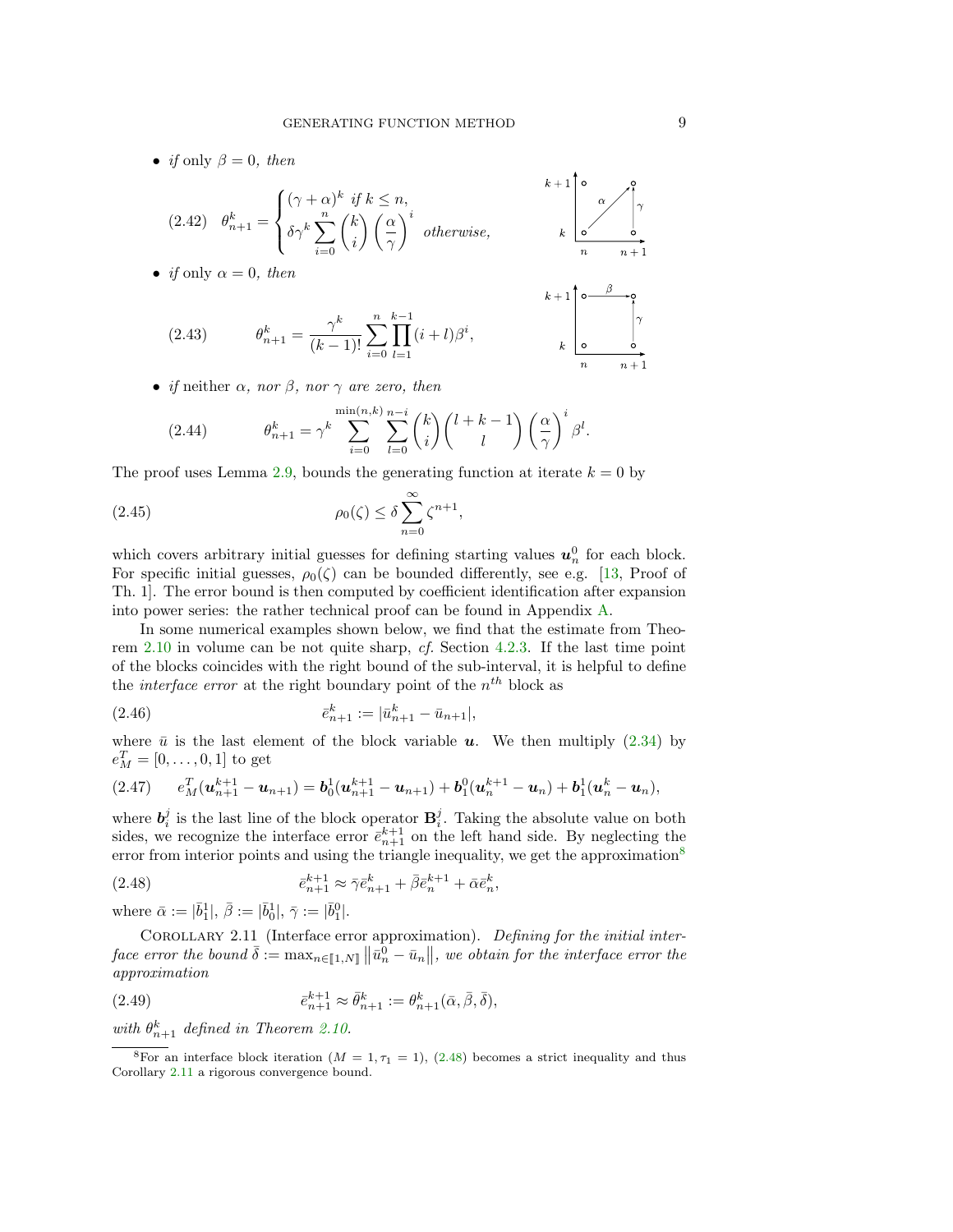<span id="page-9-3"></span>

FIG. 3. Comparison of error bounds for PARAREAL with two different  $\lambda$  values for [\(2.1\)](#page-1-0). Left:  $\lambda = i$ , right:  $\lambda = -1$ ; the error is computed with the  $L^{\infty}$  norm.

Proof. Result follows as in the proof of Lemma [2.9](#page-6-5) using approximate relations.

<span id="page-9-4"></span>3. Writing Parareal as block iteration. In the convergence analysis of Para-REAL for non-linear problems in [\[13,](#page-22-8) Th. 1], a double recurrence of the form  $e_{n+1}^{k+1} \leq$  $\alpha e_n^k + \beta e_n^{k+1}$  is obtained for the error, where  $\alpha$  and  $\beta$  come from Lipschitz constants and local truncation error bounds. If we use the Parareal setting described in Section [2.2.1](#page-4-4) for the Dahlquist model problem, where  $\alpha = \|\mathcal{F} - \mathcal{G}\|$  and  $\beta = \|\mathcal{G}\|$ , [\[13,](#page-22-8) Th. 1] gives the bound

<span id="page-9-0"></span>(3.1) 
$$
e_{n+1}^k \leq \delta \frac{\alpha^k}{k!} \bar{\beta}^{n-k} \prod_{l=1}^k (n+1-l), \quad \bar{\beta} = \max(1,\beta).
$$

This is different from our new error bound

<span id="page-9-1"></span>(3.2) 
$$
e_{n+1}^k \leq \delta \frac{\alpha^k}{(k-1)!} \sum_{i=0}^{n-k} \prod_{l=1}^{k-1} (i+l) \beta^i
$$

when applying Theorem [2.10](#page-7-0) with  $\gamma = 0$  to the block iteration of PARAREAL. The difference stems from an upper bound approximation in the proof of [\[13,](#page-22-8) Th. 1] which leads to the simpler bound in [\(3.1\)](#page-9-0). The two bounds are equal when  $\beta = 1$ , but for  $\beta \neq 1$ , the error bound in [\(3.2\)](#page-9-1) is sharper. To illustrate this, we use the interface formulation of Section [2.1.1](#page-2-0) for PARAREAL from Section [2.2.1.](#page-4-4) We set  $M := 1, \tau_1 := 1$ and use the block operators

(3.3) 
$$
\phi := R(\lambda \Delta t/\ell)^{-\ell}, \quad \chi := 1, \quad \phi_{\Delta} := R_{\Delta}(\lambda \Delta t/\ell_{\Delta})^{-\ell_{\Delta}}.
$$

We solve [\(2.1\)](#page-1-0) for  $\lambda \in \{i, -1\}$  with  $t \in [0, 2\pi]$  using  $L := 10$  blocks,  $\ell := 10$  fine time steps per block with the standard 4<sup>th</sup> order Runge-Kutta method for  $\phi$  and  $\ell_{\Delta} = 5$ coarse time steps per block with Forward Euler for  $\phi_{\Delta}^0$ . Figure [3](#page-9-3) shows the resulting error (dashed line), the original error bound  $(3.1)$ , and the new bound  $(3.2)$ . We also plot the linear bound obtained from the  $L^{\infty}$  norm of the iteration matrix

(3.4) 
$$
\mathbf{R}_{\text{PARAREAL}} = \mathbf{I} - \mathbf{M}^{-1} \mathbf{A}, \quad \mathbf{M} = \begin{pmatrix} \phi \\ -\phi \phi_{\Delta}^{-1} \chi & \phi \\ \vdots & \vdots \end{pmatrix}
$$

<span id="page-9-2"></span><sup>&</sup>lt;sup>9</sup>This version of PARAREAL can also be seen as a particular two-level method, which is covered in Section [5.](#page-15-0)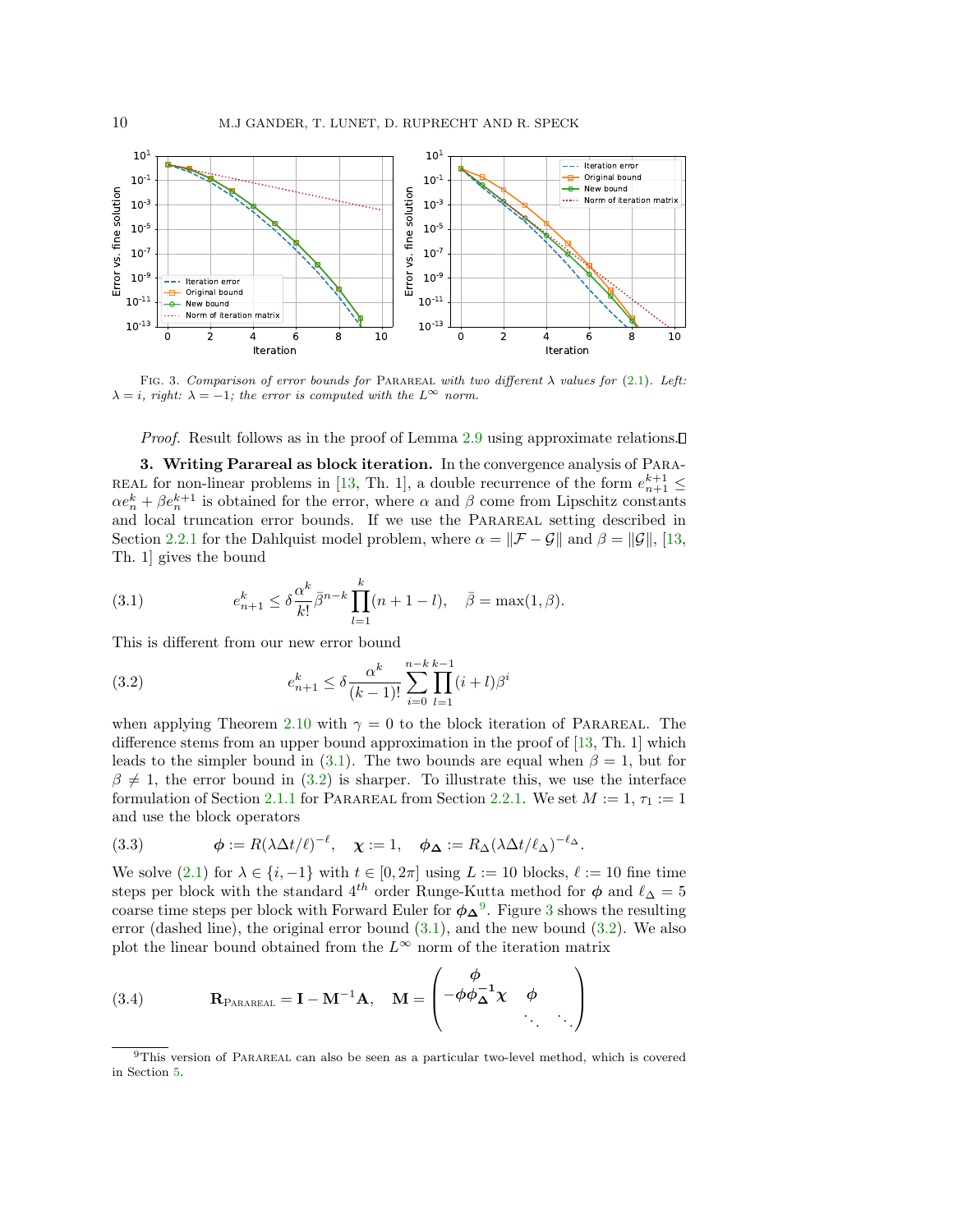<span id="page-10-1"></span>

FIG. 4. Comparison of error bounds for PARAREAL with two different  $\lambda$  values for [\(2.1\)](#page-1-0). Left:  $\lambda = 4i$ , right:  $\lambda = -4$ ; the error is computed with the  $L^{\infty}$  norm.

of the global iteration [\(2.17\)](#page-4-5). For both values of  $\lambda$ , the GFM bounds coincide with the linear bound from  $\mathbf{R}_{\text{PARABAL}}$  for the first iteration, and the GFM bound captures the super-linear contraction in later iterations. For  $\lambda = i$ , the old and new bounds are similar since  $\beta$  is close to 1. However, for  $\lambda = -1$  where  $\beta$  is smaller than one, the new bound gives a sharper estimate of the error, and we can also see that the new bound captures well the transition from the linear to the superlinear convergence regime. On the left in Figure [3,](#page-9-3) Parareal converges well for imaginary  $\lambda = i$  since the coarse solver uses  $\ell_{\Delta} = 50$  points per wavelength. Figure [4](#page-10-1) shows the same setup for a four times larger  $\lambda$  and we see the well documented deterioration of convergence for imaginary  $\lambda$ /hyperbolic problems [\[18,](#page-22-9) [15\]](#page-22-15), also well captured by the bounds, while Parareal still converges quickly for larger negative real  $\lambda$ .

<span id="page-10-0"></span>4. Writing PFASST and related algorithms as block iteration. Spectral Deferred Corrections (SDC) [\[7\]](#page-22-16) are an essential ingredient of PFASST. We provide a simplified description of SDC for the Dahlquist problem [\(2.1\)](#page-1-0) and the steps leading to PFASST.

<span id="page-10-4"></span>4.1. Spectral Deferred Correction. SDC can be seen as a preconditioner when integrating the ODE problem [\(2.1\)](#page-1-0) with collocation methods, see Section [2.1.2.](#page-2-1) Consider the transmission operators

<span id="page-10-2"></span>(4.1) 
$$
\phi := (\mathbf{I} - \mathbf{Q}), \quad \chi := \mathbf{H} \quad \Longrightarrow \quad (\mathbf{I} - \mathbf{Q})\mathbf{u}_{n+1} = \mathbf{H}\mathbf{u}_n.
$$

SDC approximates the quadrature matrix **Q** by

(4.2) 
$$
\mathbf{Q}_{\Delta} = \lambda \Delta t \left( \int_0^{\tau_m} l_{\Delta,j}(s) ds \right),
$$

where  $l_{\Delta,j}$  is an approximation of the Lagrange polynomial  $l_j$ . Usually,  $\mathbf{Q}_{\Delta}$  is lower triangular [\[35,](#page-23-18) Sec 3] and easy to invert. This approximation is used to build the preconditioned iteration

(4.3) 
$$
u_{n+1}^{k+1} = u_{n+1}^k + [\mathbf{I} - \mathbf{Q}_{\Delta}]^{-1} (\mathbf{H} \mathbf{u}_n - (\mathbf{I} - \mathbf{Q}) u_{n+1}^k)
$$

for solving [\(4.1\)](#page-10-2). Setting  $\phi_{\Delta} := I - Q_{\Delta}$ , we see that SDC solves the global problem  $(2.12)$  block by block. To invert the  $\phi$  operator in each block, it uses the preconditioned iteration

<span id="page-10-3"></span>(4.4) 
$$
\mathbf{u}_{n+1}^{k+1} = \left[\mathbf{I} - \boldsymbol{\phi}_{\boldsymbol{\Delta}}^{-1}\boldsymbol{\phi}\right]\mathbf{u}_{n+1}^{k} + \boldsymbol{\phi}_{\boldsymbol{\Delta}}^{-1}\boldsymbol{\chi}\mathbf{u}_{n}.
$$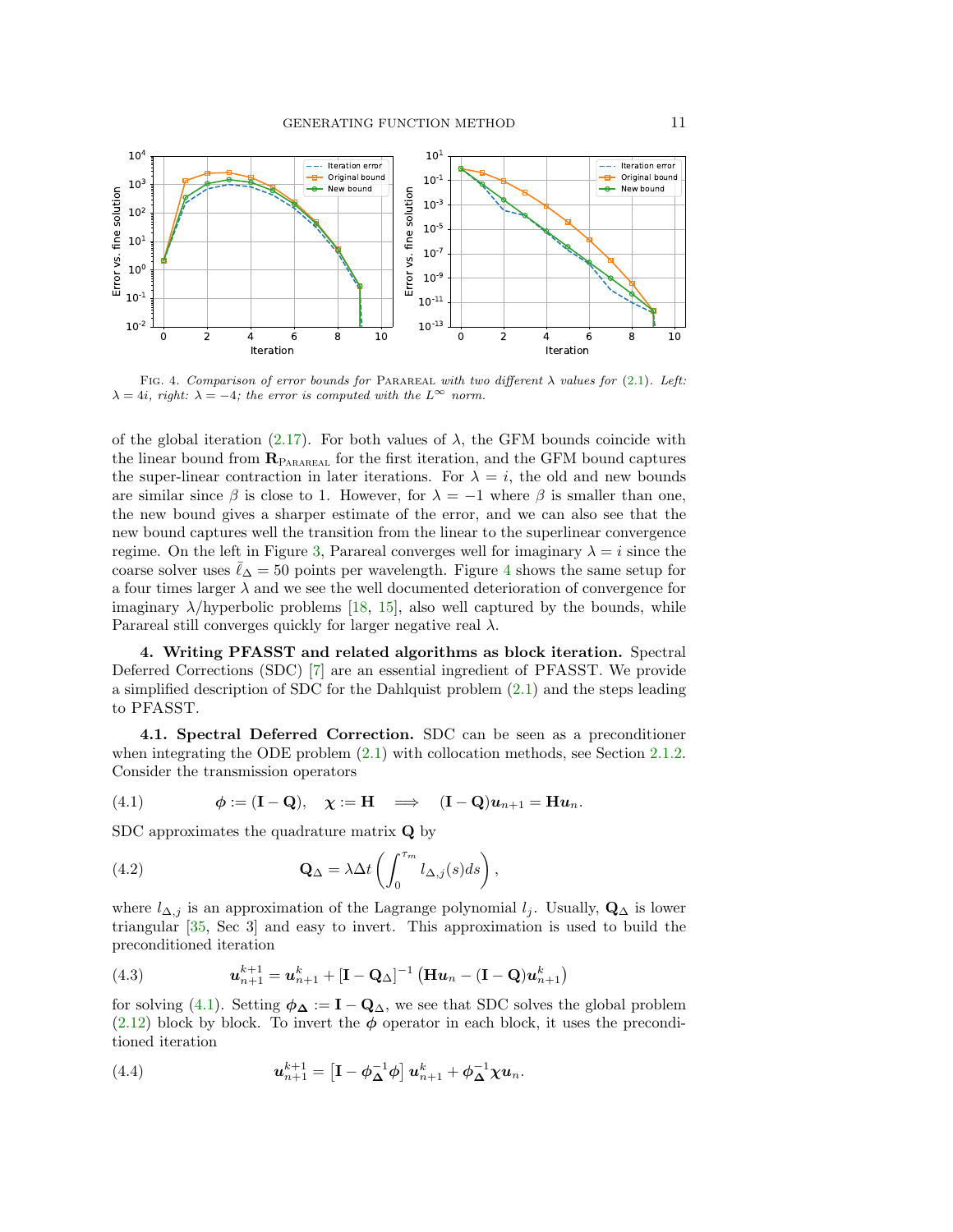<span id="page-11-0"></span>

Fig. 5. kn-graphs for Block Jacobi SDC (left) and Block Gauss-Seidel SDC (right).

SDC runs sequentially block by block. The key idea of PFASST is to solve the whole system [\(2.12\)](#page-3-1) at once while introducing concurrency via specific global preconditioners that we describe next.

#### 4.2. Algorithmic components for PFASST.

<span id="page-11-2"></span>4.2.1. Approximate Block Jacobi with SDC. Here we solve the global problem [\(2.12\)](#page-3-1) using a preconditioner that can be easily parallelized (Block Jacobi) and combine it with the approximation of the collocation operator  $\phi$  by  $\phi_{\Delta}$  as introduced above. This leads to the global preconditioned iteration

(4.5) 
$$
\mathbf{u}^{k+1} = \mathbf{u}^k + \mathbf{P}_{Jac}^{-1}(\mathbf{f} - \mathbf{A}\mathbf{u}^k), \quad \mathbf{P}_{Jac} = \begin{bmatrix} \phi_{\boldsymbol{\Delta}} & & \\ & \phi_{\boldsymbol{\Delta}} & \\ & & \ddots \end{bmatrix}.
$$

This is equivalent to the block Jacobi relaxation in Section [2.2.2](#page-4-6) with  $\omega = 1$ , except that the block operator  $\phi$  is approximated by  $\phi_{\Delta}$ . Using the SDC block operators [\(4.1\)](#page-10-2) gives the block updating formula

(4.6) 
$$
u_{n+1}^{k+1} = u_{n+1}^k + [\mathbf{I} - \mathbf{Q}_{\Delta}]^{-1} (\mathbf{H} u_n^k - (\mathbf{I} - \mathbf{Q}) u_{n+1}^k),
$$

which we call *Block Jacobi SDC*. This is a primary block iteration with

(4.7) 
$$
\mathbf{B}_0^1 := \mathbf{I} - [\mathbf{I} - \mathbf{Q}_\Delta]^{-1} (\mathbf{I} - \mathbf{Q}) = [\mathbf{I} - \mathbf{Q}_\Delta]^{-1} (\mathbf{Q} - \mathbf{Q}_\Delta),
$$

$$
\mathbf{B}_1^1 := [\mathbf{I} - \mathbf{Q}_\Delta]^{-1} \mathbf{H}, \quad \mathbf{B}_1^0 := 0.
$$

Its kn-graph is shown in Figure [5](#page-11-0) (left). This block iteration can be written in the more generic form

<span id="page-11-1"></span>(4.8) 
$$
\mathbf{u}_{n+1}^{k+1} = \left[\mathbf{I} - \boldsymbol{\phi}_{\boldsymbol{\Delta}}^{-1}\boldsymbol{\phi}\right]\mathbf{u}_{n+1}^{k} + \boldsymbol{\phi}_{\boldsymbol{\Delta}}^{-1}\boldsymbol{\chi}\mathbf{u}_{n}^{k}.
$$

This is similar to [\(4.4\)](#page-10-3) except that we use the current iterate  $u_n^k$  from the previous block and not the converged solution  $u_n$ . Since this block iteration does not explicitly depend on the use of SDC, we denote it as Approximate Block Jacobi (ABJ).

4.2.2. Approximate Block Gauss-Seidel with SDC. We can also consider Block Gauss-Seidel type preconditioning

(4.9) 
$$
\mathbf{u}^{k+1} = \mathbf{u}^k + \tilde{\mathbf{P}}_{GS}^{-1}(\mathbf{f} - \mathbf{A}\mathbf{u}^k), \quad \tilde{\mathbf{P}}_{GS} = \begin{bmatrix} \phi_{\boldsymbol{\Delta}} & & \\ -\chi & \phi_{\boldsymbol{\Delta}} & \\ & \ddots & \ddots \end{bmatrix}
$$

for the global problem  $(2.12)$ . Similar to PARAREAL, this is an approximate Block Gauss-Seidel preconditioner, except that here the diagonal blocks are approximated,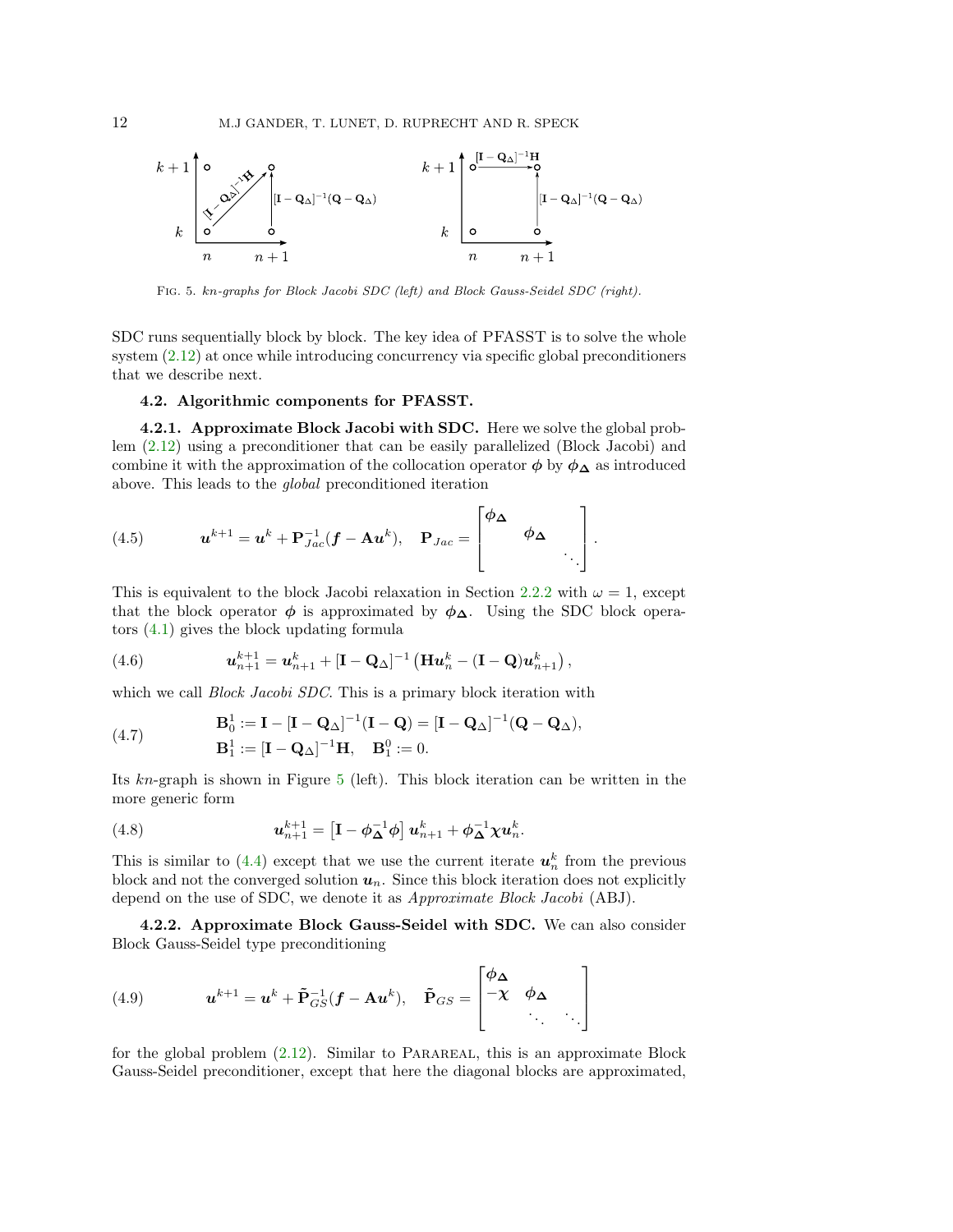instead of the lower-diagonal blocks as in PARAREAL.<sup>[10](#page-13-1)</sup> Using the SDC block operators gives the block updating formula

(4.10) 
$$
\mathbf{u}_{n+1}^{k+1} = \mathbf{u}_{n+1}^k + [\mathbf{I} - \mathbf{Q}_{\Delta}]^{-1} (\mathbf{H} \mathbf{u}_n^{k+1} - (\mathbf{I} - \mathbf{Q}) \mathbf{u}_{n+1}^k),
$$

which we call *Block Gauss-Seidel SDC*. This is again a primary block iteration with

(4.11) 
$$
\mathbf{B}_0^1 := \mathbf{I} - [\mathbf{I} - \mathbf{Q}_\Delta]^{-1} (\mathbf{I} - \mathbf{Q}) = [\mathbf{I} - \mathbf{Q}_\Delta]^{-1} (\mathbf{Q} - \mathbf{Q}_\Delta),
$$

$$
\mathbf{B}_1^1 := 0, \quad \mathbf{B}_1^0 := [\mathbf{I} - \mathbf{Q}_\Delta]^{-1} \mathbf{H}.
$$

Its kn-graph is shown in Figure [5](#page-11-0) (right). For generic  $\phi$  and  $\phi_{\Delta}$  we get

(4.12) 
$$
\mathbf{u}_{n+1}^{k+1} = \left[\mathbf{I} - \phi_{\mathbf{\Delta}}^{-1} \phi\right] \mathbf{u}_{n+1}^{k} + \phi_{\mathbf{\Delta}}^{-1} \chi \mathbf{u}_{n}^{k+1}.
$$

This formula uses the updated iterate  $u_n^{k+1}$  in contrast to [\(4.4\)](#page-10-3) which uses the converged solution  $u_n$  or [\(4.8\)](#page-11-1) which uses the old iterate  $u_n^k$ . Since this block iteration does not explicitly depend on the use of SDC, we denote it as *Approximate Block* Gauss-Seidel (ABGS).

<span id="page-12-0"></span>4.2.3. Analysis and numerical experiments. Since Block Jacobi SDC can be written as primary block iteration, we can directly apply Theorem [2.10](#page-7-0) with  $\beta = 0$ to get the error bound

(4.13) 
$$
e_{n+1}^k \leq \begin{cases} \delta(\gamma + \alpha)^k \text{ if } k \leq n \\ \delta \gamma^k \sum_{i=0}^n {k \choose i} \left(\frac{\alpha}{\gamma}\right)^i \text{ otherwise,} \end{cases}
$$

with  $\gamma := ||[\mathbf{I} - \mathbf{Q}_{\Delta}]^{-1}(\mathbf{Q} - \mathbf{Q}_{\Delta})||$ ,  $\alpha := ||[\mathbf{I} - \mathbf{Q}_{\Delta}]^{-1}\mathbf{H}||$ . Note that  $\gamma$  is proportional to  $\lambda \Delta t$  through the  $\mathbf{Q} - \mathbf{Q}_{\Delta}$  term and for small  $\Delta t$ ,  $\alpha$  tends to  $\|\mathbf{H}\|$  which is constant in our case. We can identify two convergence regimes: for early iterations  $(k \leq n)$ , the bound does not contract if  $\gamma + \alpha \geq 1$  (which is generally the case). For the later iterations  $(k > n)$ , a small-enough time step leads to convergence of the algorithm through the  $\gamma^k$  factor.

Similarly, for Block Gauss-Seidel SDC, applying Theorem [2.10](#page-7-0) gives with  $\alpha = 0$ 

(4.14) 
$$
e_{n+1}^k \leq \delta \frac{\gamma^k}{(k-1)!} \sum_{i=0}^n \prod_{l=1}^{k-1} (i+l) \beta^i,
$$

where  $\gamma := \left\| [\mathbf{I} - \mathbf{Q}_{\Delta}]^{-1} (\mathbf{Q} - \mathbf{Q}_{\Delta}) \right\|, \ \beta := \left\| [\mathbf{I} - \mathbf{Q}_{\Delta}]^{-1} \mathbf{H} \right\|.$  Here the algorithm contracts already in early iterations if  $\gamma$  is small enough. Since the  $\gamma$  coefficient is the same for both Block Gauss-Seidel SDC and Block Jacobi-SDC, both algorithms have a similar convergence rate when they contract.

We illustrate this with the following example. Let  $\lambda := i, u_0 := 1$ , and let the time interval  $[0, \pi]$  be divided into  $L = 10$  sub-intervals. Inside each sub-interval, we use one step of the collocation method from Section [2.1.2](#page-2-1) with  $M := 10$  Lobatto quadrature nodes of a Legendre distribution  $[19]$ . This gives us block variables of size  $M = 10$  and we chose  $\mathbf{Q}_{\Delta}$  as the matrix defined by a Backward Euler step to build the  $\phi_{\Delta}$  operator. The starting value  $u^0$  for the iteration is initialized with random numbers starting from the same seed. Figure [6](#page-13-2) (left) shows the numerical error for the last block using the  $L^{\infty}$  norm, the bound obtained with the GFM method and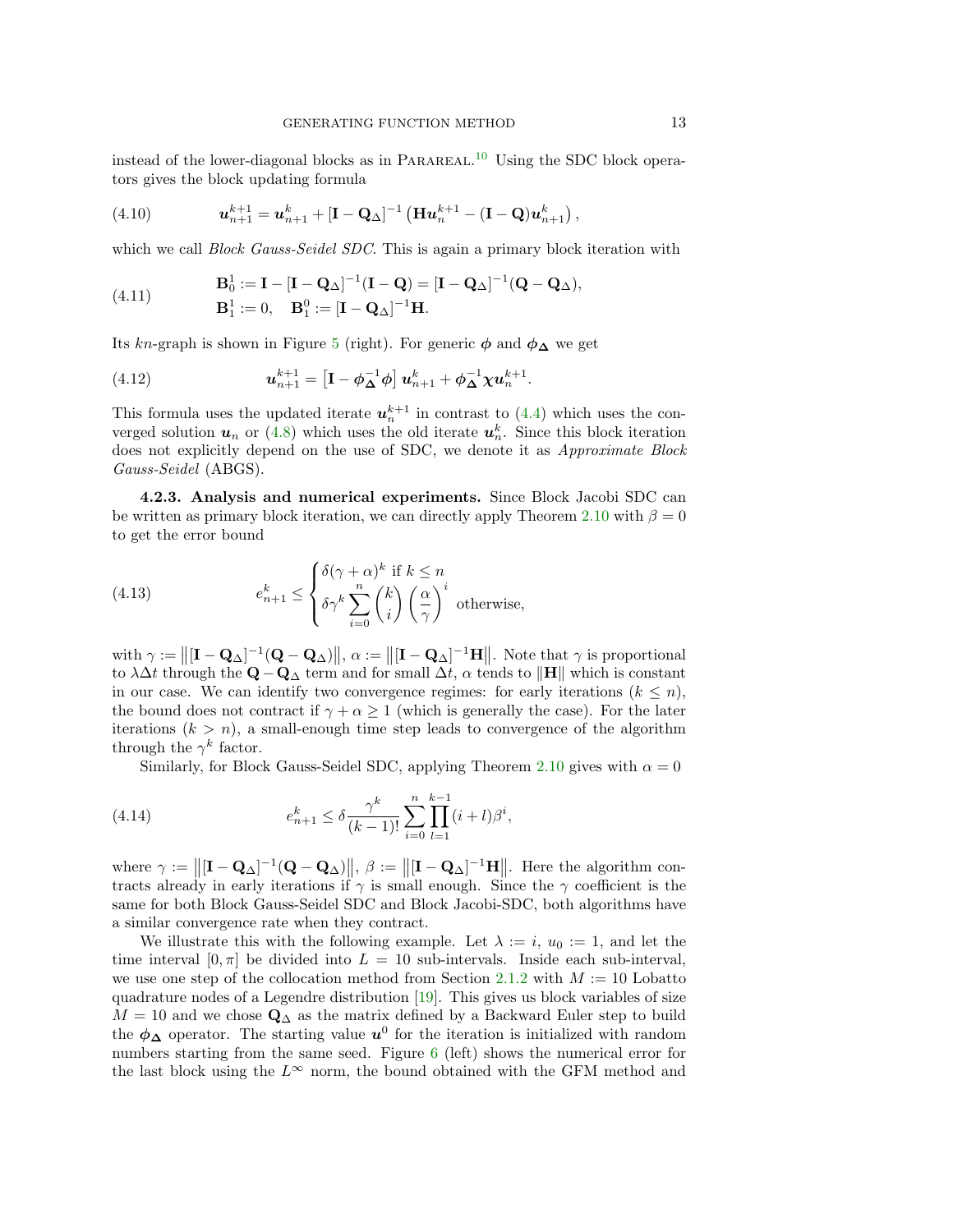<span id="page-13-2"></span>

Fig. 6. Comparison of numerical errors with GFM bounds for Block Jacobi SDC and Block Gauss-Seidel SDC. Left : error on the block variables (dashed), GFM bounds (solid), linear bound from the iteration matrix (dotted). Right : error estimate using the interface approximation from Corollary [2.11.](#page-8-2)

the linear bound using the norm of the global iteration matrix. As for PARAREAL in Section [3,](#page-9-4) the GFM bound is similiar to the iteration matrix bound for the first few iterations, but much tighter for the later iterations. In particular, the linear bound cannot show the change in convergence regime of the Block Jacobi SDC iteration (after  $k = 10$ ) but the GFM bound does. Also, we observe that while the GFM bound overestimates the error, the interface approximation of Corollary [2.11](#page-8-2) gives a very good estimate of the error at the interface, see Figure [6](#page-13-2) (right).

<span id="page-13-0"></span>**4.3. PFASST.** We give a simplified description of PFASST [\[8\]](#page-22-1) applied to the Dahlquist problem  $(2.1)$ . While we consider only the two-level variant, the algorithm can use more levels [\[8,](#page-22-1) [38\]](#page-23-7). In a nutshell, one PFASST iteration is the combination of a block Jacobi SDC iteration on the fine level followed by a block Gauss-Seidel SDC iteration on the coarse level  $[8, \text{ Sec. } 3.2]$  $[8, \text{ Sec. } 3.2]$ .<sup>[11](#page-13-3)</sup> In particular, this corresponds to doing only one SDC sweep on the coarse level. To write PFASST as a block iteration, we first describe the coarse level as in Section [2.2.3.](#page-4-0) From that we can form the  $\dot{Q}$ quadrature matrix associated to the coarse nodes and the coarse  $\hat{H}$  matrix. This leads to the definition of the  $\tilde{\phi}$  and  $\tilde{\chi}$  operators for the coarse level, combined with the transfer operators  $T_F^C$  and  $T_C^F$ . Then, we approximate  $\tilde{Q}$  by a  $\tilde{Q}_{\Delta}$  matrix, which allows us to define an approximate operator  $\tilde{\phi}_{\Delta}$  for  $\tilde{\phi}$  on the coarse level.

First, we use the iteration formula for Block Jacobi SDC from Section [4.2.1](#page-11-2) as update for the intermediary solution (denoted with iteration index  $k + 1/2$ ),

(4.15) 
$$
\mathbf{u}_{n+1}^{k+1/2} = [\mathbf{I} - \mathbf{Q}_{\Delta}]^{-1} (\mathbf{Q} - \mathbf{Q}_{\Delta}) \mathbf{u}_{n+1}^{k} + [\mathbf{I} - \mathbf{Q}_{\Delta}]^{-1} \mathbf{H} \mathbf{u}_{n}^{k}.
$$

Then, as described in [\[3,](#page-22-12) Sec. 2.2], the block Gauss-Seidel iteration applied to the

<span id="page-13-1"></span><sup>&</sup>lt;sup>10</sup>Note that an exact Block Gauss-Seidel preconditioner for  $(2.12)$  uses the original block triangular matrix **A**, and thus converges in one iteration by integrating all blocks with  $\phi$  sequentially.

<span id="page-13-3"></span><sup>11</sup>A different order is given in [\[3,](#page-22-12) Sec. 2.2] (first Block Gauss-Seidel, then Block Jacobi), but both can be seen as the same iteration, only differing by the associated initialization process. Here we use the order that is more convenient for analysis.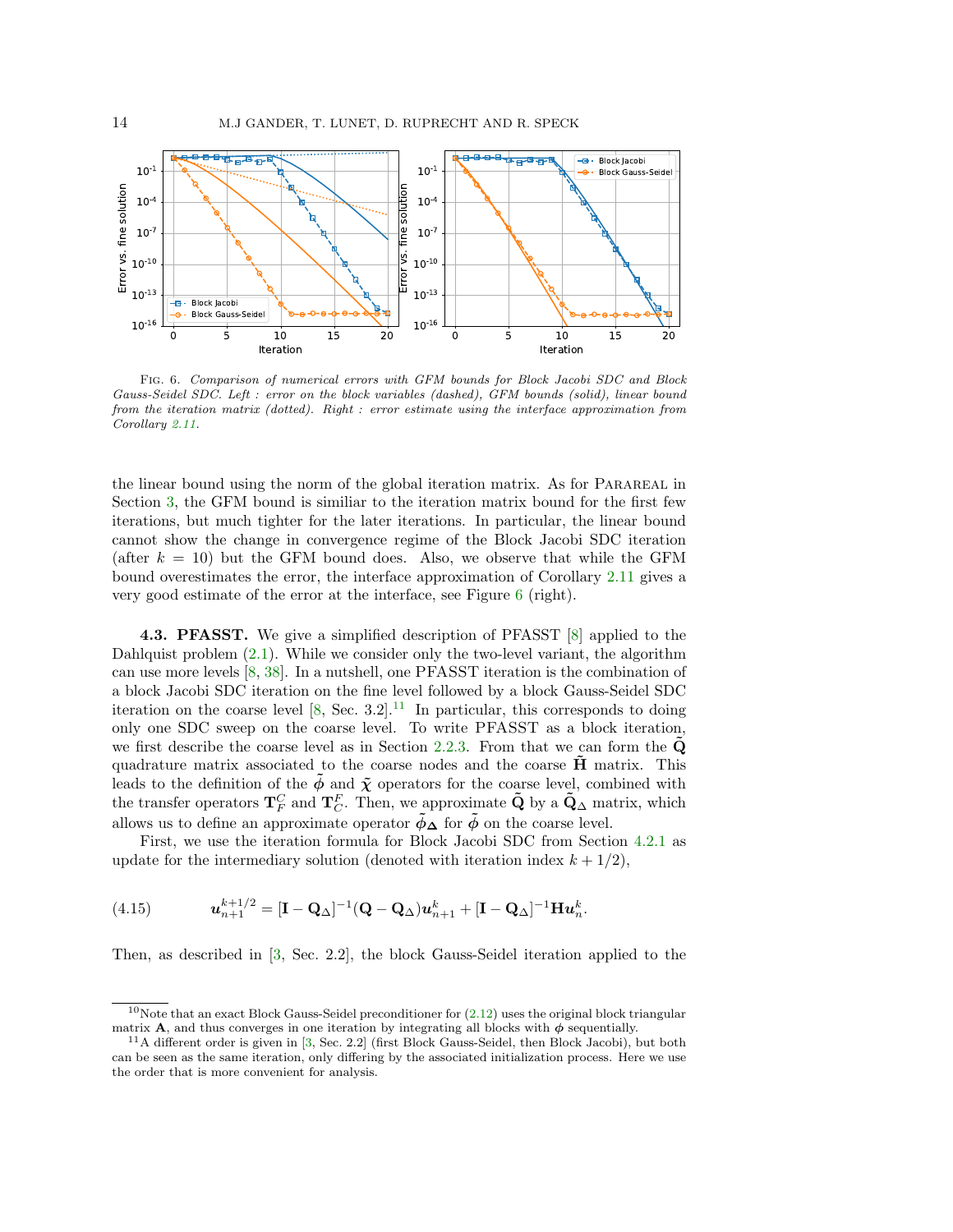coarse level can be written as a preconditioned iteration for the global system [\(2.12\)](#page-3-1)

(4.16) 
$$
\mathbf{u}^{k+1} = \mathbf{u}^{k+1/2} + \mathbf{\bar{T}}_C^F \mathbf{\tilde{P}}_{GS}^{-1} \mathbf{\bar{T}}_F^C (\mathbf{f} - \mathbf{A} \mathbf{u}^{k+1/2}), \quad \mathbf{\tilde{P}}_{GS} = \begin{bmatrix} \tilde{\phi}_{\mathbf{\Delta}} & & \\ -\tilde{\mathbf{\chi}} & \tilde{\phi}_{\mathbf{\Delta}} & \\ & \ddots & \ddots \end{bmatrix}.
$$

This is the same iteration as we obtained for the coarse grid correction in Section [2.2.3,](#page-4-0) except that the coarse operator  $\phi$  has been replaced by  $\dot{\phi}_\Delta$ . Assumption [2.7](#page-6-3) holds, since the use of Lobatto or Radau-II nodes leads to the specific form of the H matrix in  $(2.11)$ , which implies

(4.17) 
$$
\Delta_{\chi} = \mathbf{T}_F^C \mathbf{H} - \tilde{\mathbf{H}} \mathbf{T}_F^C = 0.
$$

Using similar computations and the block operators defined for collocation and SDC (*cf.* Section  $2.1.2$  and Section  $4.1$ ) we obtain the block iteration

$$
(4.18) \quad \mathbf{u}_{n+1}^{k+1} = [\mathbf{I} - \mathbf{T}_C^F(\mathbf{I} - \tilde{\mathbf{Q}}_{\Delta})^{-1} \mathbf{T}_F^C(\mathbf{I} - \mathbf{Q})] \mathbf{u}_{n+1}^{k+1/2} + \mathbf{T}_C^F(\mathbf{I} - \tilde{\mathbf{Q}}_{\Delta})^{-1} \mathbf{T}_F^C \mathbf{H} \mathbf{u}_n^{k+1}
$$

by substitution into  $(2.30)$ . Finally, the combination of the two gives

<span id="page-14-0"></span>(4.19) 
$$
\mathbf{u}_{n+1}^{k+1} = (\mathbf{I} - \mathbf{T}_C^F \tilde{\boldsymbol{\phi}}_\Delta^{-1} \mathbf{T}_F^C \boldsymbol{\phi}) [\mathbf{I} - \mathbf{Q}_\Delta]^{-1} (\mathbf{Q} - \mathbf{Q}_\Delta) \mathbf{u}_{n+1}^k + (\mathbf{I} - \mathbf{T}_C^F [\mathbf{I} - \tilde{\mathbf{Q}}_\Delta]^{-1} \mathbf{T}_F^C (\mathbf{I} - \mathbf{Q})) [\mathbf{I} - \mathbf{Q}_\Delta]^{-1} \mathbf{H} \mathbf{u}_n^k + \mathbf{T}_C^F (\mathbf{I} - \tilde{\mathbf{Q}}_\Delta)^{-1} \tilde{\mathbf{H}} \mathbf{T}_F^C \mathbf{u}_n^{k+1}.
$$

Using the generic formulation with the  $\phi$  operators gives

(4.20) 
$$
\mathbf{u}_{n+1}^{k+1} = [\mathbf{I} - \mathbf{T}_C^F \tilde{\phi}_{\Delta}^{-1} \mathbf{T}_F^C \phi] (\mathbf{I} - \phi_{\Delta}^{-1} \phi) \mathbf{u}_{n+1}^k + (\mathbf{I} - \mathbf{T}_C^F \tilde{\phi}_{\Delta}^{-1} \mathbf{T}_F^C \phi) \phi_{\Delta}^{-1} \mathbf{\chi} \mathbf{u}_n^k + \mathbf{T}_C^F \tilde{\phi}_{\Delta}^{-1} \mathbf{T}_F^C \mathbf{\chi} \mathbf{u}_n^{k+1}.
$$

This is again a primary block iteration, but in contrast to the previously described block iterations, all block operators are non-zero.

<span id="page-14-1"></span>4.3.1. Analysis and numerical experiments. Applying Theorem [2.10](#page-7-0) to [\(4.19\)](#page-14-0) gives for PFASST the error bound

(4.21) 
$$
e_{n+1}^k \leq \delta \gamma^k \sum_{i=0}^{\min(n,k)} \sum_{l=0}^{n-i} {k \choose i} {l+k-1 \choose l} \left(\frac{\alpha}{\gamma}\right)^i \beta^l,
$$

with  $\gamma := ||(\mathbf{I} - \mathbf{T}_C^F \tilde{\boldsymbol{\phi}}_{\mathbf{\Delta}}^{-1} \mathbf{T}_F^C \boldsymbol{\phi}) (\mathbf{I} - \boldsymbol{\phi}_{\mathbf{\Delta}}^{-1} \boldsymbol{\phi})||, \ \beta := ||\mathbf{T}_C^F (\mathbf{I} - \tilde{\mathbf{Q}}_{\mathbf{\Delta}})^{-1} \tilde{\mathbf{H}} \mathbf{T}_F^C||, \text{ and } \alpha :=$  $||(\mathbf{I}-\mathbf{T}_C^F[\mathbf{I}-\tilde{\mathbf{Q}}_{{\Delta}}]^{-1}\mathbf{T}_F^C(\mathbf{I}-\mathbf{Q}))[\mathbf{I}-\mathbf{Q}_{{\Delta}}]^{-1}\mathbf{H}||.$  We compare this bound with numerical experiments. Let  $\lambda := i, u_0 := 1$ . The time interval  $[0, 2\pi]$  for the Dahlquist problem  $(2.1)$  is divided into  $L = 10$  sub-intervals. Inside each sub-interval we use  $M := 6$ Lobatto-Legendre nodes on the fine level and  $\tilde{M} := 2$  Lobatto nodes on the coarse level. The  $\mathbf{Q}_{\Delta}$  and  $\mathbf{Q}_{\Delta}$  operators are defined with Backward Euler. Figure [7](#page-15-1) (left) compares the measured numerical error with the GFM bound and the linear bound from the iteration matrix. As in Section [4.2.3,](#page-12-0) both bounds overestimate the numerical error, even if the GFM bound shows convergence for the later iterations, which the linear bound from the iteration matrix cannot. As shown in Figure [7](#page-15-1) (right) we get a significantly better estimation of the numerical error when we use the interface approx-imation from Corollary [2.11.](#page-8-2) For the GFM bound we have  $(\alpha, \beta, \gamma) = (0.16, 1, 0.19)$ ,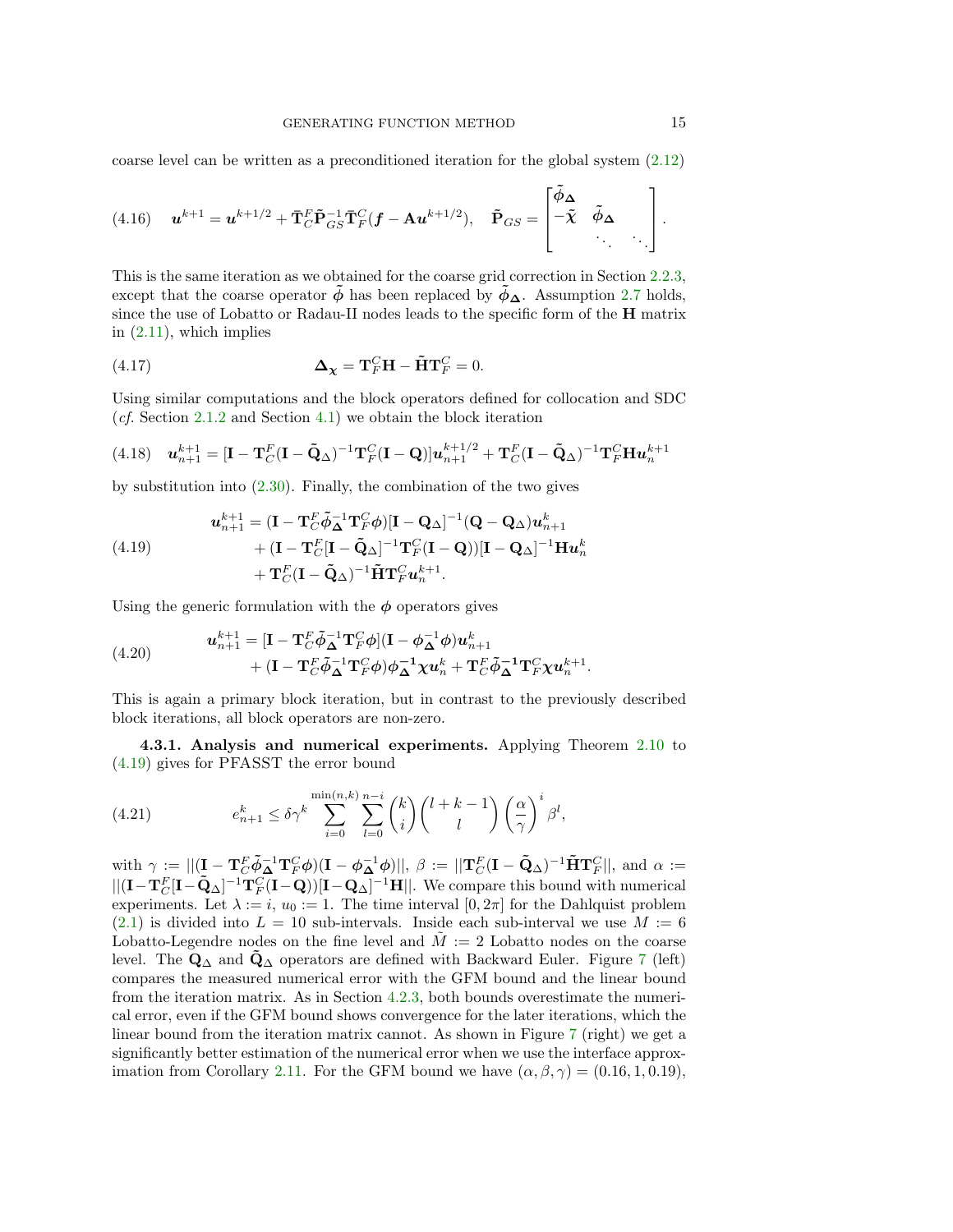<span id="page-15-1"></span>

Fig. 7. Comparison of numerical errors with GFM bounds for PFASST. Left : error bound using volume values. Right : estimate using the interface approximation.

while for the interface approximation we get  $(\bar{\alpha}, \bar{\beta}, \bar{\gamma}) = (0.16, 0.84, 0.02)$ . In the second case, since  $\bar{\gamma}$  is one order smaller than the other coefficients, we get an error estimate that is closer to the one for PARAREAL in Section [3](#page-9-4) where  $\gamma = 0$ . This similarity between PFASST and PARAREAL will be discussed in more detail in the next section.

<span id="page-15-0"></span>5. Writing two-level time multi-grid as block iteration. The idea of time multi-grid goes back to the 1980s and 1990s  $[4, 22, 32]$  $[4, 22, 32]$  $[4, 22, 32]$  $[4, 22, 32]$  $[4, 22, 32]$ . PARAREAL itself can be interpreted as a time multi-grid method [\[18\]](#page-22-9), and this insight inspired various developments of multi-level methods, in particular MGRIT and STMG. In this section, we show how to write two-level algorithms applied to the Dahlquist problem as block iterations. Since we do not consider spatial dimensions, we refer to this class of methods as Time Multi-Grid (TMG). In particular, we will show that all the other two-level iterative methods, including PFASST, can be expressed as TMG. The extension of this analysis to more levels and comparison with multi-level MGRIT is left for future work.

Gander and Neumüller introduce STMG for discontinuous Galerkin approximations in time  $[17]$ , which leads to a similar system as  $(2.12)$ . We describe the two-level approach for general time discretizations, following this multi-level description [\[17,](#page-22-3) Sec. 3]. Consider a coarse problem defined as in Section [2.2.3](#page-4-0) and a damped block Jacobi smoother as in Section [2.2.2](#page-4-6) with a given relaxation parameter  $\omega$ . Then, a two-level TMG iteration requires the following steps:

- 1.  $\nu_1$  pre-relaxation steps with block Jacobi smoother, see Section [2.2.2,](#page-4-6)
- 2. a coarse correction using the exact coarse grid operators,
- 3.  $\nu_2$  steps with the block Jacobi smoother, see Section [2.2.2,](#page-4-6)

each corresponding to a block iteration. If we combine all these block iterations we do not obtain a primary block iteration but a more complex expression, of which the analysis is beyond the scope of this paper. However, a primary block iteration is obtained when

- Assumption [2.7](#page-6-3) is verified, which implies  $\Delta_{\chi} = 0$ ,
- only one pre-relaxation step is used,  $\nu_1 = 1$ ,
- and no post-relaxation step is considered,  $\nu_2 = 0$ .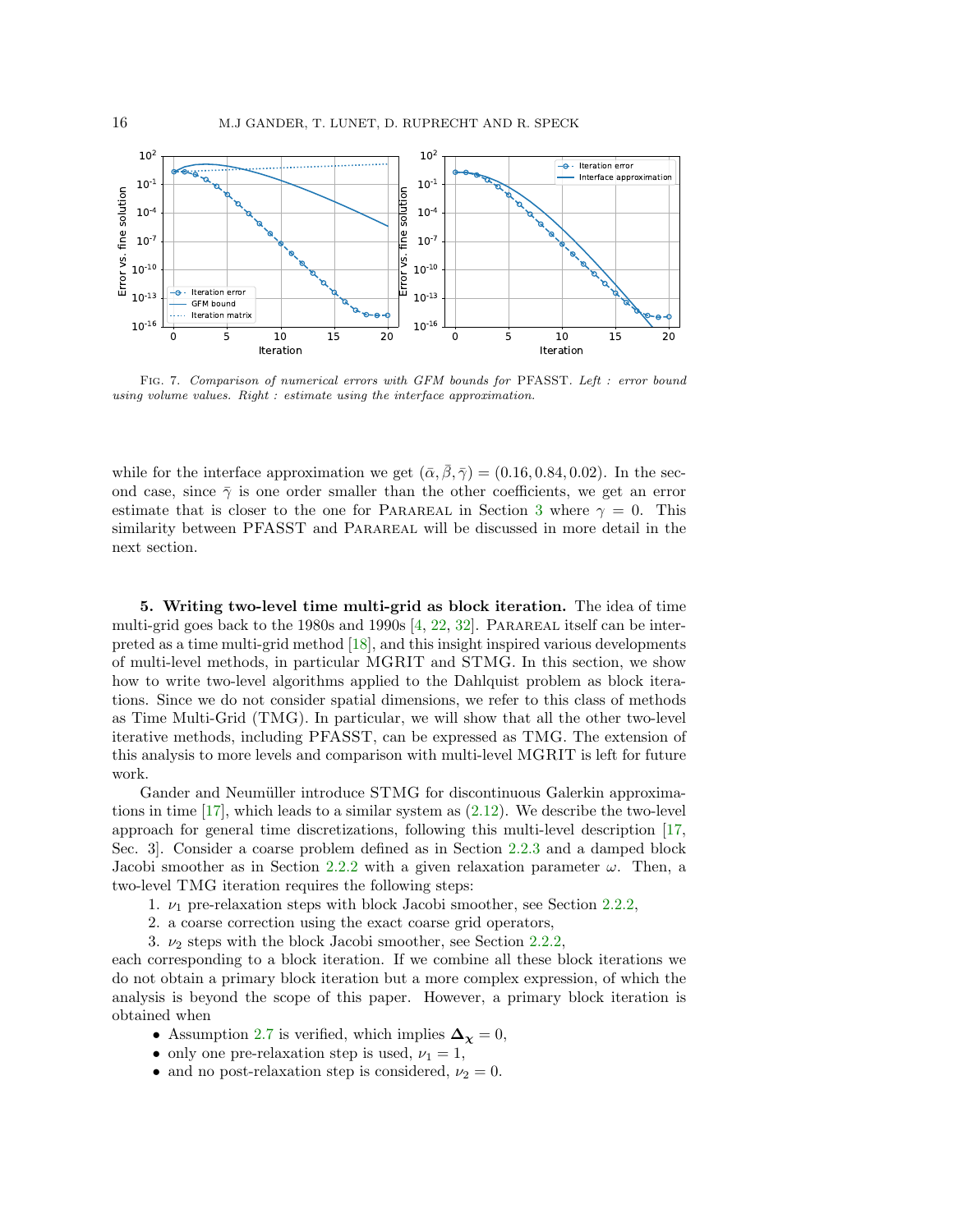In this case, the two-level iteration reduces to the two block updates

<span id="page-16-0"></span>(5.1) 
$$
\mathbf{u}_{n+1}^{k+1/2} = (1-\omega)\mathbf{u}_{n+1}^k + \omega \phi^{-1} \chi \mathbf{u}_n^k,
$$

<span id="page-16-1"></span>(5.2) 
$$
\mathbf{u}_{n+1}^{k+1} = \left(\mathbf{I} - \mathbf{T}_C^F \tilde{\boldsymbol{\phi}}^{-1} \mathbf{T}_F^C \boldsymbol{\phi}\right) \mathbf{u}_{n+1}^{k+1/2} + \mathbf{T}_C^F \tilde{\boldsymbol{\phi}}^{-1} \tilde{\boldsymbol{\chi}} \mathbf{T}_F^C \mathbf{u}_n^{k+1},
$$

using  $k + 1/2$  as intermediate index. Combining [\(5.1\)](#page-16-0) and [\(5.2\)](#page-16-1) leads to the primary block iteration

(5.3) 
$$
\mathbf{u}_{n+1}^{k+1} = \left(\mathbf{I} - \mathbf{T}_C^F \tilde{\boldsymbol{\phi}}^{-1} \mathbf{T}_F^C \boldsymbol{\phi}\right) \left[(1-\omega)\mathbf{u}_{n+1}^k + \omega \boldsymbol{\phi}^{-1} \boldsymbol{\chi} \mathbf{u}_n^k\right] + \mathbf{T}_C^F \tilde{\boldsymbol{\phi}}^{-1} \tilde{\boldsymbol{\chi}} \mathbf{T}_F^C \mathbf{u}_n^{k+1}.
$$

If  $\omega \neq 1$ , then all block operators in this primary block iteration are non-zero, and applying Theorem [2.10](#page-7-0) leads to a similar convergence bound as the one obtained for PFASST in Section [4.3.1.](#page-14-1)

For  $\omega = 1$  we get the simplified iteration

(5.4) 
$$
\mathbf{u}_{n+1}^{k+1} = \left(\boldsymbol{\phi}^{-1}\boldsymbol{\chi} - \mathbf{T}_C^F\tilde{\boldsymbol{\phi}}^{-1}\mathbf{T}_F^C\boldsymbol{\chi}\right)\mathbf{u}_n^k + \mathbf{T}_C^F\tilde{\boldsymbol{\phi}}^{-1}\tilde{\boldsymbol{\chi}}\mathbf{T}_F^C\mathbf{u}_n^{k+1},
$$

and the following result:

PROPOSITION 5.1. Consider a coarse grid correction as in Definition [2.2.3,](#page-4-0) such that the prolongation and restriction operators (in time) satisfy Assumption [2.6.](#page-5-5) If Assumption [2.7](#page-6-3) is also verified and only one Jacobi pre-relaxation step with parameter  $\omega = 1$  is used before the coarse grid correction, then the two-level TMG is equivalent to a PARAREAL method, where the coarse solver  $\mathcal G$  uses the same time integrator as the fine solver  $F$  but with larger time steps, i.e.

(5.5) 
$$
\mathcal{G} := \mathbf{T}_{C}^{F} \tilde{\boldsymbol{\phi}}^{-1} \mathbf{T}_{F}^{C} \boldsymbol{\chi}.
$$

This is the same result as [\[18,](#page-22-9) Theorem 3.1] but presented here in the context of our GFM framework and the definition of Parareal given in Section [2.2.1.](#page-4-4) In particular, it shows that the simplified two-grid iteration on [\(2.12\)](#page-3-1) is equivalent to the preconditioned fixed-point iteration  $(2.17)$  of PARAREAL, if some preliminary conditions are met and the notation  $\phi_{\mathbf{\Delta}}^{-1} := \mathbf{T}_C^F \tilde{\phi}^{-1} \mathbf{T}_F^C$  is used for the approximate integration operator<sup>[12](#page-16-2)</sup>. However, PARAREAL is usually viewed as an iteration acting on solution values located at the block interfaces, while the two-grid correction as defined here acts on values inside the block, namely volume values.

The second important aspect of this analysis lays in the similarity between this simplified two-level TMG with  $\omega = 1$ , and the PFASST algorithm as described in Section [4.3.](#page-13-0) We have the following result:

PROPOSITION 5.2. The two-level (linear) PFASST algorithm is equivalent to a two-level TMG satisfying the following conditions:

- 1. Assumptions [2.6](#page-5-5) and [2.7](#page-6-3) are verified,
- 2. TMG combines one Jacobi smoothing with a coarse grid correction s.t:
	- (a) the relaxation uses  $\omega = 1$  and an approximate integration operator  $\phi_{\Delta}$ ,
	- (b) the coarse grid correction uses an approximate integration operator  $\phi_{\Delta}$ .

This result is equivalent to [\[2,](#page-22-11) Theorem 1], but presented here in the GFM framework context. It puts TMG and PFASST in a common group of elementary two-level time multigrid methods, which differs on the use (or not) of approximate integration operators during relaxation or coarse grid correction. We summarize those differences

<span id="page-16-2"></span><sup>&</sup>lt;sup>12</sup>Note that, even if  $T_C^F \tilde{\phi}^{-1} T_F^C$  is not invertible, this abuse of notation is possible as [\(2.17\)](#page-4-5) requires an approximation of  $\phi^{-1}$  rather than an approximation of  $\phi$  itself.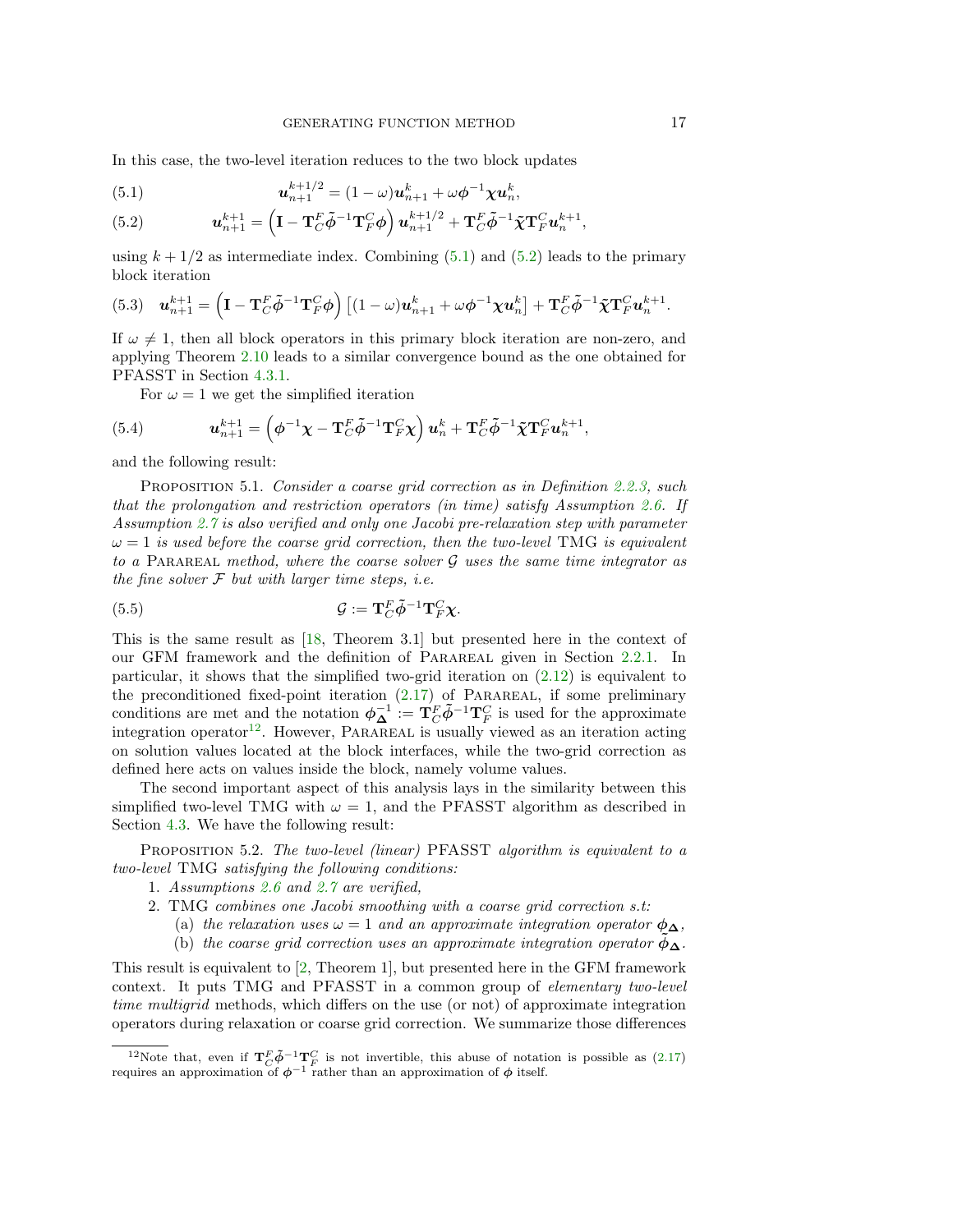<span id="page-17-0"></span>

| Relaxation<br>Correction    | Exact $\phi$         | Approximate $\phi_{\Delta}$ |  |  |  |
|-----------------------------|----------------------|-----------------------------|--|--|--|
| Exact $\phi$                | TMG ( $\omega = 1$ ) | $TMG_f$                     |  |  |  |
| Approximate $\phi_{\Delta}$ | $TMG_c$              | PFASST                      |  |  |  |
| TABLE 1                     |                      |                             |  |  |  |

Classification of the elementary two-level time multigrid methods.

<span id="page-17-2"></span>

| Algorithm       | ${\bf B}_0^1\;({\bm u}_{n+1}^k)$                                                                                                                                              | $\mathbf{B}_1^1$ $(\mathbf{u}_n^k)$                                                                                                                                | ${\bf B}_1^0$ $({\bf u}_n^{k+1})$                                                          |  |  |
|-----------------|-------------------------------------------------------------------------------------------------------------------------------------------------------------------------------|--------------------------------------------------------------------------------------------------------------------------------------------------------------------|--------------------------------------------------------------------------------------------|--|--|
| ABJ             | $I - \phi_{\Lambda}^{-1} \phi$                                                                                                                                                | $\phi_\Lambda^{-1} \chi$                                                                                                                                           |                                                                                            |  |  |
| ABGS            | $\mathbf{I} - \boldsymbol{\phi}_{\boldsymbol{\Delta}}^{-1} \boldsymbol{\phi}$                                                                                                 |                                                                                                                                                                    | $\phi_{\Delta}^{-1}\chi$                                                                   |  |  |
| <b>PARAREAL</b> |                                                                                                                                                                               | $(\phi^{-1} - \phi^{-1})\chi$                                                                                                                                      | $\phi_\Lambda^{-1}\chi$                                                                    |  |  |
| <b>TMG</b>      | $(1 - \omega)(\mathbf{I} - \mathbf{T}_{C}^{F} \tilde{\boldsymbol{\phi}}^{-1} \mathbf{T}_{F}^{C} \boldsymbol{\phi})$                                                           | $\omega(\boldsymbol{\phi}^{-1}-\mathbf{T}_{C}^{F}\tilde{\boldsymbol{\phi}}^{-1}\mathbf{T}_{F}^{C})\boldsymbol{\chi}$                                               | $\mathbf{T}_{C}^{F}\tilde{\boldsymbol{\phi}}^{-1}\mathbf{T}_{F}^{C}\boldsymbol{\chi}$      |  |  |
| $TMG_c$         |                                                                                                                                                                               | $(\boldsymbol{\phi}^{-1}-\mathbf{T}_{C}^{F}\boldsymbol{\tilde{\phi}}_{\boldsymbol{\Delta}}^{-1}\mathbf{T}_{F}^{C})\boldsymbol{\chi}$                               | $\mathbf{T}_{C}^{F}\tilde{\phi}_{\mathbf{\Delta}}^{-1}\mathbf{T}_{F}^{C}\boldsymbol{\chi}$ |  |  |
| $TMG_f$         | $(\mathbf{I}-\mathbf{T}_{C}^{F}\tilde{\boldsymbol{\phi}}^{-1}\mathbf{T}_{F}^{C}\boldsymbol{\phi})(\mathbf{I}-\boldsymbol{\phi}_{\boldsymbol{\Lambda}}^{-1}\boldsymbol{\phi})$ | $(\phi_{\mathbf{\Lambda}}^{-1}-\mathbf{T}_{C}^{F}\tilde{\phi}^{-1}\mathbf{T}_{F}^{C}\phi\phi_{\mathbf{\Lambda}}^{-1})\chi$                                         | $\mathbf{T}_{C}^{F}\tilde{\phi}^{-1}\mathbf{T}_{F}^{C}\boldsymbol{\chi}$                   |  |  |
| PFASST          | $(\mathbf{I}-\mathbf{T}_C^F\tilde{\boldsymbol{\phi}}_\Delta^{-1}\mathbf{T}_F^C\boldsymbol{\phi})(\mathbf{I}-\boldsymbol{\phi}_\Delta^{-1}\boldsymbol{\phi})$                  | $(\phi_{\boldsymbol{\Delta}}^{-1} - \mathbf{T}_C^F \tilde{\phi}_{\boldsymbol{\Delta}}^{-1} \mathbf{T}_F^C \phi \phi_{\boldsymbol{\Delta}}^{-1}) \boldsymbol{\chi}$ | $\mathbf{T}_{C}^{F}\tilde{\phi}_{\mathbf{\Delta}}^{-1}\mathbf{T}_{F}^{C}\boldsymbol{\chi}$ |  |  |
| TABLE 2         |                                                                                                                                                                               |                                                                                                                                                                    |                                                                                            |  |  |

Summary of all the methods we analyzed, and their block iteration operators. Note that TMG with  $\omega = 1$  and TMG<sub>c</sub> correspond to PARAREAL with some specific coarsening.

in Table [1,](#page-17-0) and add also two composite approaches that naturally result from this distinction:

- a two level TMG where *only* the coarse correction uses an approximate integration operator  $\phi_{\mathbf{\Delta}}$  (TMG<sub>c</sub>),
- a two level TMG where *only* the relaxation on the fine level uses an approximate integration operator  $\phi_{\mathbf{\Delta}}$  (TMG<sub>f</sub>).

This gives us then four different two-level algorithms, and we compare their block iteration and convergence in Section [6.](#page-17-1) Note that the  $\text{TMG}_c$  algorithm can, similar to TMG, be described as a Parareal algorithm using an approximate integration operator and larger time step for the coarse propagator, that is

(5.6) 
$$
\mathcal{G} := \mathbf{T}_{C}^{F} \tilde{\boldsymbol{\phi}}_{\mathbf{\Delta}}^{-1} \mathbf{T}_{F}^{C} \boldsymbol{\chi}
$$

As a matter of fact, the version of Parareal used for numerical experiments in Section [3](#page-9-4) is equivalent to  $TMG_c$ .

<span id="page-17-1"></span>6. Comparison of iterative PinT algorithms. We summarize all methods analyzed in this paper in Table [2.](#page-17-2) After choosing a given block decomposition and associated block operators, one just has to define approximate integration operators, and possibly a coarse block discretization, to build any of the algorithms.

We illustrate this for the Dahlquist problem with  $\lambda := 2i - 0.2$ ,  $u_0 = 1$  and decompose the simulation interval  $[0, 2\pi]$  into  $N = 10$  sub-intervals. We choose a block discretization with  $M = 5$  points and  $M = 3$  for the coarse block, with Lobatto-Legendre points for both levels. We use one step of a collocation method on each block for the fine integrator (see Section [2.1.2\)](#page-2-1) and a Backward Euler discretization for the approximate block operators on each level, as for SDC (see Section [4.1\)](#page-10-4). In Table [3,](#page-18-0) we give the maximum absolute error in time for each possible propagator, if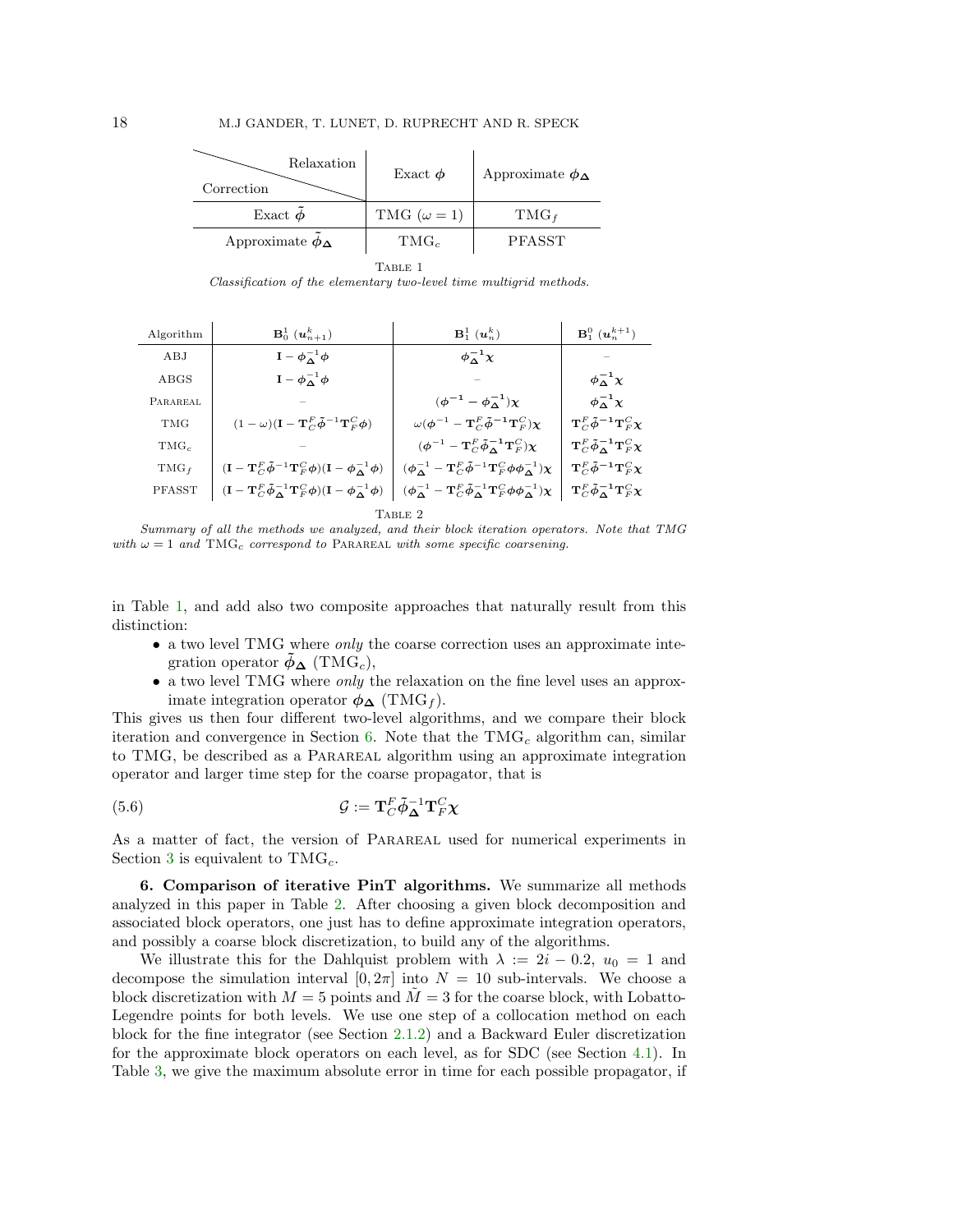<span id="page-18-0"></span>

|                                                                      |  |  | $\begin{array}{c c c c} \phi^{-1}\chi & \phi^{-1}_\Delta\chi & T^F_C\tilde\phi^{-1}T^C_F\chi & T^F_C\tilde\phi^{-1}_\Delta T^C_F\chi \end{array}$ |              |  |  |
|----------------------------------------------------------------------|--|--|---------------------------------------------------------------------------------------------------------------------------------------------------|--------------|--|--|
| Figure 8 (left) $\Big  1.20e^{-5} \Big  3.57e^{-1} \Big  1.19e^{-2}$ |  |  |                                                                                                                                                   | $4.87e^{-1}$ |  |  |
| Figure 8 (right) $ 3.14e^{-4} 6.24e^{-2} 5.14e^{-3}$                 |  |  |                                                                                                                                                   | $2.67e^{-1}$ |  |  |
| TARLE 3                                                              |  |  |                                                                                                                                                   |              |  |  |

Maximum error over time for each block propagator, when run sequentialy.

<span id="page-18-1"></span>

Fig. 8. Comparison of iterative methods convergence using the GFM framework. Left: collocation as base fine integrator. Right:  $4^{th}$  order Runge-Kutta method as base fine integrator. PARAREAL ( $\text{TMG}_{\omega=1}$ ) and PARAREAL ( $\text{TMG}_{c}$ ) denote a specific coarsening for PARAREAL (see Section [5\)](#page-15-0).

used sequentially (data for Figure [8,](#page-18-1) left). Then we run all algorithms described in Table [2,](#page-17-2) initializing the block variable iterate with the same random initial guess. We show the error for the last block variable with respect to the fine sequential solution in Figure [8](#page-18-1) (left). In addition, we show the same results, but using the classical  $4^{th}$  order Runge-Kutta method as fine propagator,  $2^{nd}$  order Runge-Kutta for the approximate integration operator and equidistant points using a volume formulation as described in Section [2.1.1](#page-2-0) (Figure [8,](#page-18-1) right).

We observe that the TMG iteration converges fastest, due to the use of the most accurate block integrator for both levels (see Table [3\)](#page-18-0). Keeping the same coarse grid correction but approximating the smoother  $(\text{TMG}_f)$  allows to improve the first iterations, but convergence for later iterations is closer to PFASST. This indicates that convergence for later iterations is mostly governed by the accuracy of the smoother (*i.e.* ABJ for both TMG<sub>f</sub> and PFASST). This is corroborated by the comparison of PFASST and  $TMG_c$ , which differ only by the type of smoother; while the exact Block Jacobi relaxation induces convergence of TMG<sub>c</sub> after  $k = N$  iterations (a well known property of PARAREAL), using the ABJ smoother makes it impossible for PFASST to get this property.

On the other hand, the first iterations are also influenced by the coarse grid correction accuracy. We see that the iteration error is very similar for PFASST and  $TMG_c$  which have the same coarse grid correction. This is more pronounced when using the  $4^{th}$  order Runge-Kutta method as base fine integrator, as we see in Figure [8](#page-18-1) (right). Early iteration errors are similar for two-level methods that use the same coarse grid correction (TMG/  $TMG_f$ , and PFASST/  $TMG_c$ ).

A similar behavior can be observed for the pair Parareal and ABGS. Looking at Table [2,](#page-17-2) we see that both algorithms use the same  $\mathbf{B}_1^0$  operator. This suggests that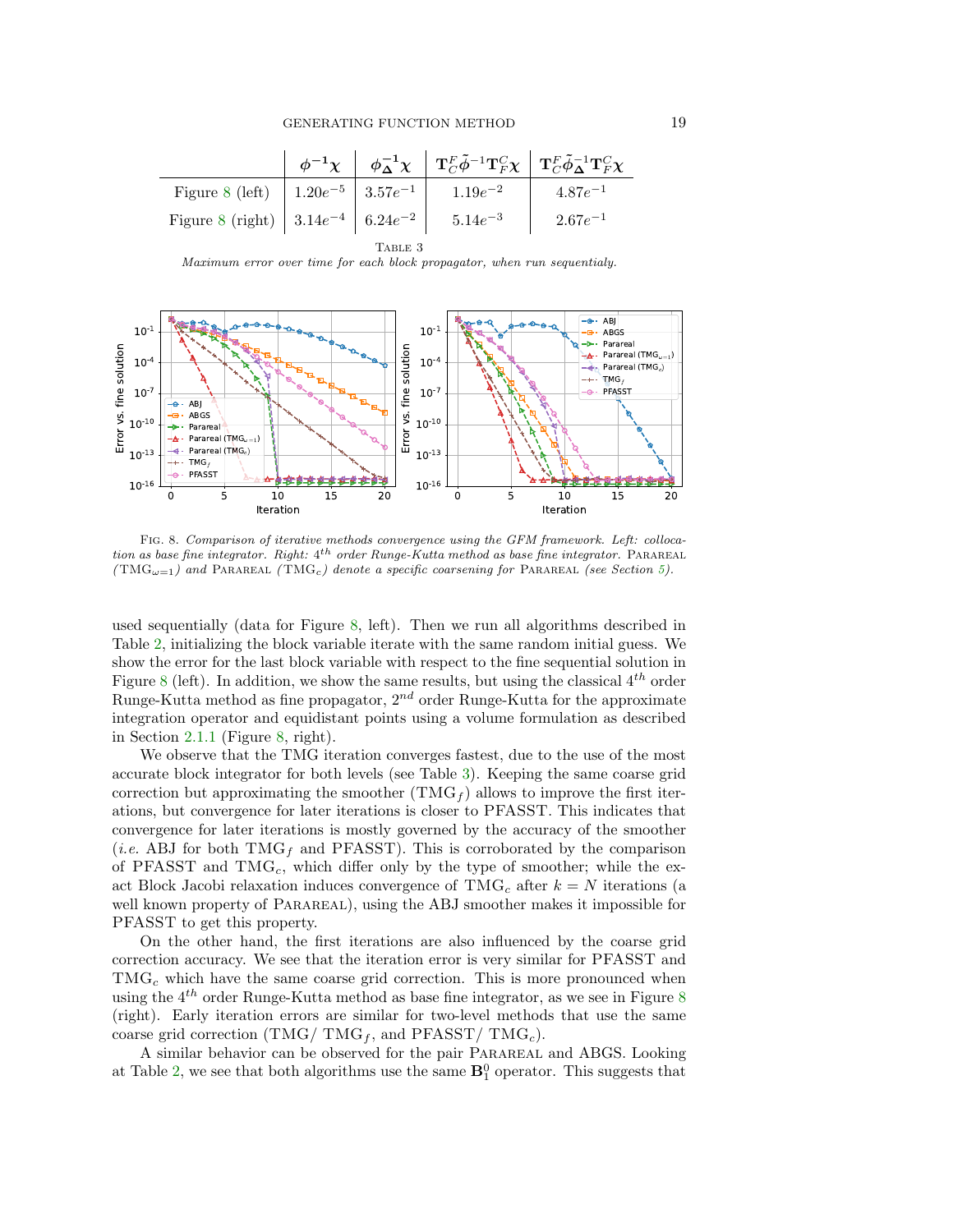the error for early iterations is mostly governed by the accuracy of the block operator  $\mathbf{B}_1^0$ , especially since this can also be observed for the elementary two-level methods (TMG and TMG<sub>f</sub> use the same  $\mathbf{B}_1^0$  operator, as PFASST and TMG<sub>c</sub> do).

*Remark* 6.1. From a convergence point of view, PFASST and  $TMG_c$  appear to be equivalent for the first iterations. But one should note that the block iteration of PFASST is cheaper than  $TMG_c$ , because an approximate block integrator is used for relaxation. Here we do not compare methods with respect to computational, as it is not in the scope of this paper. A model for cost, left for future work, could be combined with these convergence estimates to build a unified model for computational efficiency.

7. Conclusion. We have shown that the Generating Function Method (GFM) is an excellent mathematical tool to compare many iterative PinT algorithms, and it was this tool that led us to write all these algorithms in the same framework, so they can directly be compared. The GFM also showed that all these methods converge eventually super-linearly, which is due to the evolution nature of the problems. This is also observed in our numerical experiments, which were produced with a Python code that is publically available<sup>[13](#page-19-1)</sup>.

Our GFM framework also opens up many further research directions to explore, for example the study of multi-step block iterations like MGRIT with FCF-relaxation, and more complex two-level methods without Assumption [2.7.](#page-6-3) Also an extension of GFM to the multi-level versions of STMG, PFASST and MGRIT would be very valuable. Finally, all these methods are used in practice to solve true space-time problems, and the GFM should be capable to give convergence bounds for all methods in this situation as well, even for non-linear problems, as was shown for non-linear systems of ODEs [\[13\]](#page-22-8).

### <span id="page-19-0"></span>Appendix A. Error bounds for Primary Block Iterations.

#### A.1. Incomplete Primary Block Iterations. First, we consider

(A.1) 
$$
(PBI-1): \t\mathbf{u}_{n+1}^{k+1} = \mathbf{B}_1^0(\mathbf{u}_n^{k+1}) + \mathbf{B}_1^1(\mathbf{u}_n^k),
$$

(A.2) 
$$
(PBI-2): \t\mathbf{u}_{n+1}^{k+1} = \mathbf{B}_0^1(\mathbf{u}_{n+1}^k) + \mathbf{B}_1^1(\mathbf{u}_n^k),
$$

(A.3) 
$$
(PBI-3): \t\mathbf{u}_{n+1}^{k+1} = \mathbf{B}_0^1(\mathbf{u}_{n+1}^k) + \mathbf{B}_1^0(\mathbf{u}_n^{k+1}),
$$

where one block operator is zero  $(e.g.$  (PBI-1) corresponds to PARAREAL, (PBI-2) to Block Jacobi SDC and (PBI-3) to Block Gauss-Seidel SDC). To simplify notation, let

<span id="page-19-2"></span>(A.4) 
$$
\alpha := ||\mathbf{B}_1^1||, \quad \beta := ||\mathbf{B}_1^0||, \quad \gamma := ||\mathbf{B}_0^1||.
$$

Then, application of Lemma [2.9](#page-6-5) gives the recurrence relations

(A.5) (PBI-1): 
$$
\rho_{k+1}(\zeta) \le \frac{\alpha \zeta}{1 - \beta \zeta} \rho_k(\zeta) \Longrightarrow \rho_k(\zeta) \le \alpha^k \left(\frac{\zeta}{1 - \beta \zeta}\right)^k \rho_0(\zeta)
$$

(A.6) (PBI-2): 
$$
\rho_{k+1}(\zeta) \leq (\gamma + \alpha \zeta)\rho_k(\zeta) \Longrightarrow \rho_k(\zeta) \leq \gamma^k \left(1 + \frac{\alpha}{\gamma} \zeta\right)^k \rho_0(\zeta)
$$

(A.7) (PBI-3): 
$$
\rho_{k+1}(\zeta) \le \frac{\gamma}{1-\beta\zeta} \rho_k(\zeta) \Longrightarrow \rho_k(\zeta) \le \gamma^k \frac{1}{(1-\beta\zeta)^k} \rho_0(\zeta)
$$

<span id="page-19-1"></span><sup>13</sup><https://github.com/Parallel-in-Time/gfm>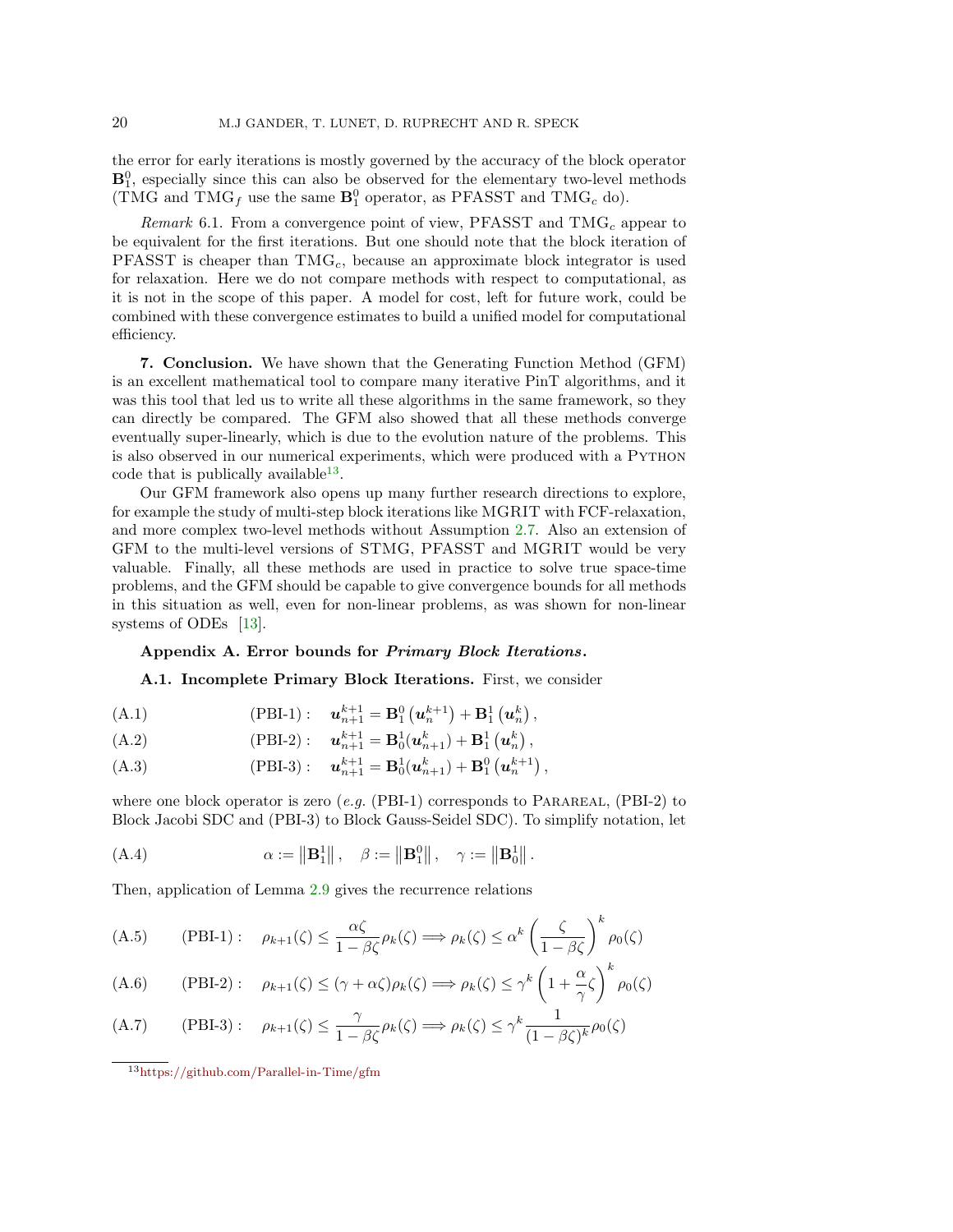for the corresponding generating functions. Setting  $\delta := \max_{n \in \mathbb{N}} (e_{n+1}^0)$ , we find that  $\rho_0(\zeta) \leq \delta \sum_{n=0}^{\infty} \zeta^{n+1}$ . By using the binomial series expansion

(A.8) 
$$
\frac{1}{(1-\beta\zeta)^k} = \sum_{n=0}^{\infty} {n+k-1 \choose n} (\beta\zeta)^n
$$

for  $k > 0$  and the Newton binomial sum, we obtain for the three block iterations

(A.9) 
$$
(PBI-1): \quad \rho_k(\zeta) \le \delta \alpha^k \zeta \left[ \sum_{n=0}^{\infty} {n+k-1 \choose n} \beta^n \zeta^{n+k} \right] \left[ \sum_{n=0}^{\infty} \zeta^n \right]
$$

(A.10) 
$$
(\text{PBI-2}): \quad \rho_k(\zeta) \le \delta \gamma^k \zeta \left[ \sum_{n=0}^k {k \choose n} \left( \frac{\alpha}{\gamma} \right)^n \zeta^n \right] \left[ \sum_{n=0}^\infty \zeta^n \right]
$$

(A.11) 
$$
(\text{PBI-3}): \quad \rho_k(\zeta) \le \delta \gamma^k \zeta \left[ \sum_{n=0}^{\infty} {n+k-1 \choose n} \beta^n \zeta^n \right] \left[ \sum_{n=0}^{\infty} \zeta^n \right].
$$

Error bound for PBI-1. We simplify the expression using

(A.12) 
$$
\left[\sum_{n=0}^{\infty} {n+k-1 \choose n} \beta^n \zeta^{n+k}\right] = \left[\sum_{n=k}^{\infty} {n-1 \choose n-k} \beta^{n-k} \zeta^n\right],
$$

and then the series product formula

<span id="page-20-0"></span>(A.13) 
$$
\left[\sum_{n=0}^{\infty} a_n \zeta^n\right] \left[\sum_{n=0}^{\infty} b_n \zeta^n\right] = \sum_{n=0}^{\infty} c_n \zeta^n, \quad c_n = \sum_{i=0}^{n} a_i b_{n-i},
$$

with  $b_n = 1$  and

(A.14) 
$$
a_n = \begin{cases} 0 \text{ if } n < k, \\ \binom{n-1}{n-k} \beta^{n-k} \text{ otherwise.} \end{cases}
$$

From this we get

(A.15) 
$$
c_n = \sum_{i=k}^n {i-1 \choose i-k} \beta^{i-k} = \sum_{i=0}^{n-k} {i+k-1 \choose i} \beta^i = \sum_{i=0}^{n-k} \frac{\prod_{l=1}^{k-1} (i+l)}{(k-1)!} \beta^i,
$$

using the convention that the product reduces to one when there are no terms in it. This yields for  $k > 0$  the error bound

(A.16) (PBI-1): 
$$
e_{n+1}^k \le \delta \frac{\alpha^k}{(k-1)!} \sum_{i=0}^{n-k} \prod_{l=1}^{k-1} (i+l) \beta^i
$$
.

Following an idea by Gander [\[13\]](#page-22-8), we can also consider the error recurrence  $e_{n+1}^{k+1} \leq$  $\alpha e_n^k + \overline{\beta}e_n^{k+1}, \overline{\beta} = \max(1, \beta)$ . Using the upper bound  $\sum_{n=0}^{\infty} \zeta^n = \frac{1}{1-\overline{\beta}} \leq \frac{1}{1-\overline{\beta}\overline{\zeta}}$ , for the initial error, we avoid the series product and get  $\rho_k(\zeta) \leq \delta \alpha^k \frac{\zeta^k}{(1-\delta)^k}$  $\frac{\zeta^n}{(1-\bar{\beta})^{k+1}},$  as bound on the generating function. We then obtain the simpler error bound

(A.17) 
$$
e_{n+1}^k \leq \delta \frac{\alpha^k}{k!} \bar{\beta}^{n-k} \prod_{l=1}^k (n+1-l)
$$

as in the proof of [\[13,](#page-22-8) Th. 1].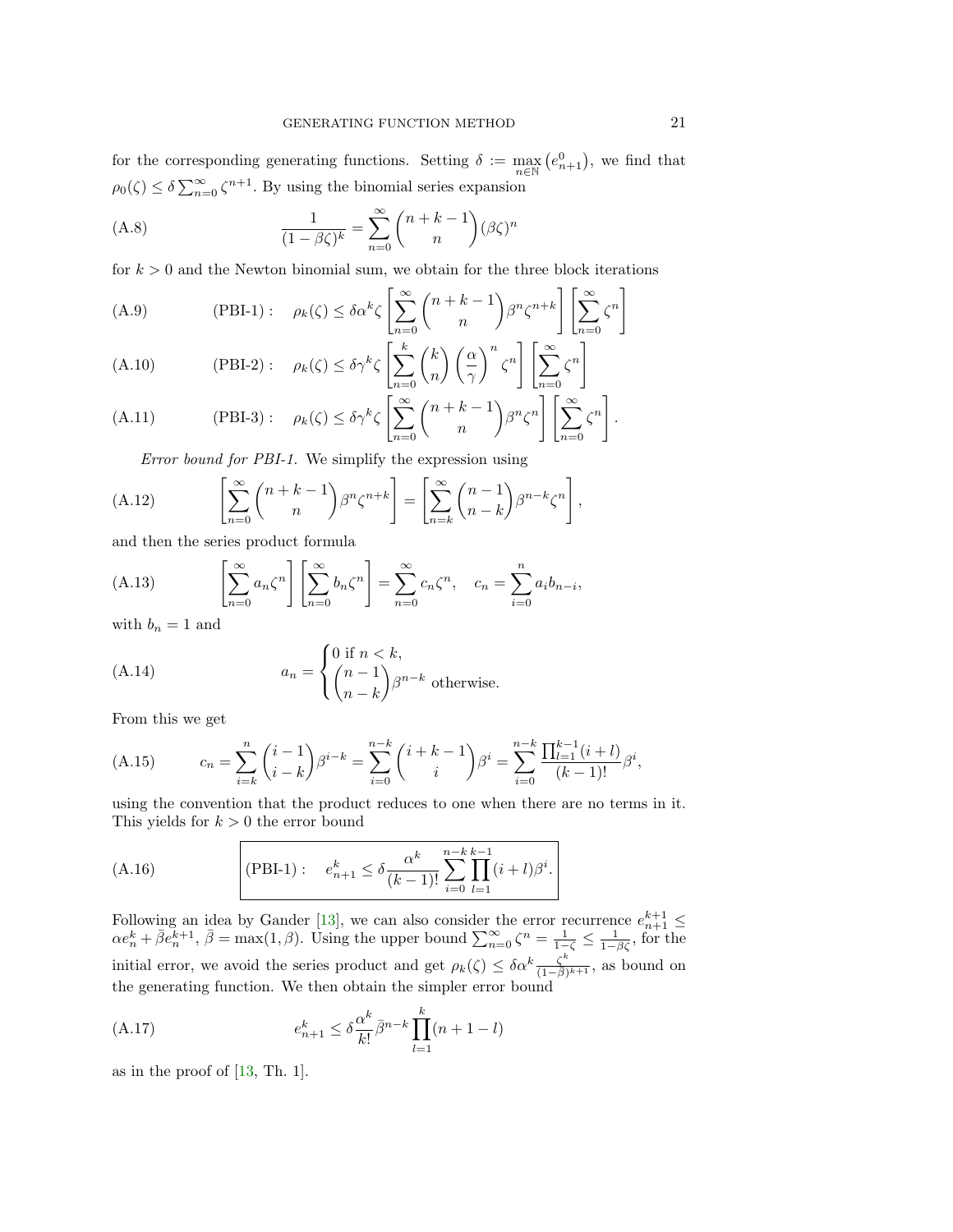Error bound for PBI-2. We again use [\(A.13\)](#page-20-0) with  $b_n = 1$  for the series product and

(A.18) 
$$
a_n = \begin{cases} \binom{k}{n} \left(\frac{\alpha}{\gamma}\right)^n \text{ if } n \leq k, \\ 0 \text{ otherwise.} \end{cases}
$$

From this we get  $c_n = \sum_{i=0}^{\min(n,k)} {k \choose i} \left(\frac{\alpha}{\gamma}\right)^i$ , which yields for  $k > 0$  the error bound

(A.19) 
$$
(PBI-2): \quad e_{n+1}^k \leq \begin{cases} \delta(\gamma+\alpha)^k \text{ if } k \leq n, \\ \delta \gamma^k \sum_{i=0}^n {k \choose i} \left(\frac{\alpha}{\gamma}\right)^i \text{ otherwise.} \end{cases}
$$

Error bound for PBI-3. We use [\(A.13\)](#page-20-0) with  $b_n = 1$  again for the series product and

(A.20) 
$$
a_n = {n+k-1 \choose n} \beta^n = \frac{\prod_{l=1}^{k-1} (n+l)}{(k-1)!} \beta^n,
$$

which yields for  $k > 0$  the error bound

(A.21) (PBI-3): 
$$
e_{n+1}^k \le \delta \frac{\gamma^k}{(k-1)!} \sum_{i=0}^n \prod_{l=1}^{k-1} (i+l)\beta^i
$$
.

A.2. Full Primary Block Iteration. We now consider a primary block iteration with all block operators non-zero,

(A.22) (PBI-Full): 
$$
\mathbf{u}_{n+1}^{k+1} = \mathbf{B}_0^1(\mathbf{u}_{n+1}^k) + \mathbf{B}_1^0(\mathbf{u}_n^{k+1}) + \mathbf{B}_1^1(\mathbf{u}_n^k)
$$
,

with  $\alpha$ ,  $\beta$  and  $\gamma$  defined in [\(A.4\)](#page-19-2). Applying Lemma [2.9](#page-6-5) leads to

(A.23) 
$$
\rho_{k+1}(\zeta) \leq \frac{\gamma + \alpha \zeta}{1 - \beta \zeta} \rho_k(\zeta) \implies \rho_k(\zeta) \leq \left(\frac{\gamma + \alpha \zeta}{1 - \beta \zeta}\right)^k \rho_0(\zeta).
$$

Combining the calculations performed for PBI-2 and PBI-3, we obtain

(A.24) 
$$
\rho_k(\zeta) \le \delta \zeta \gamma^k \left[ \sum_{n=0}^k {k \choose n} \left( \frac{\alpha}{\gamma} \right)^n \zeta^n \right] \left[ \sum_{n=0}^\infty {n+k-1 \choose n} \beta^n \zeta^n \right] \left[ \sum_{n=0}^\infty \zeta^n \right],
$$
  
(A.25) 
$$
\le \delta \zeta \gamma^k \left[ \sum_{n=0}^k {k \choose n} \left( \frac{\alpha}{\gamma} \right)^n \zeta^n \right] \left[ \sum_{n=0}^\infty \sum_{i=0}^n {i+k-1 \choose i} \beta^i \zeta^n \right].
$$

Then using [\(A.13\)](#page-20-0) with

(A.26) 
$$
a_n = \begin{cases} {k \choose n} \left(\frac{\alpha}{\gamma}\right)^n & \text{if } n \leq k, \\ 0 & \text{otherwise,} \end{cases} \qquad b_n = \sum_{i=0}^n {i+k-1 \choose i} \beta^i,
$$

we obtain

(A.27) 
$$
\rho_k(\zeta) \le \delta \zeta \gamma^k \sum_{n=0}^{\infty} c_n \zeta^n
$$
, with  $c_n = \sum_{i=0}^{\min(n,k)} \sum_{l=0}^{n-i} {k \choose i} {l+k-1 \choose l} \left(\frac{\alpha}{\gamma}\right)^i \beta^l$ .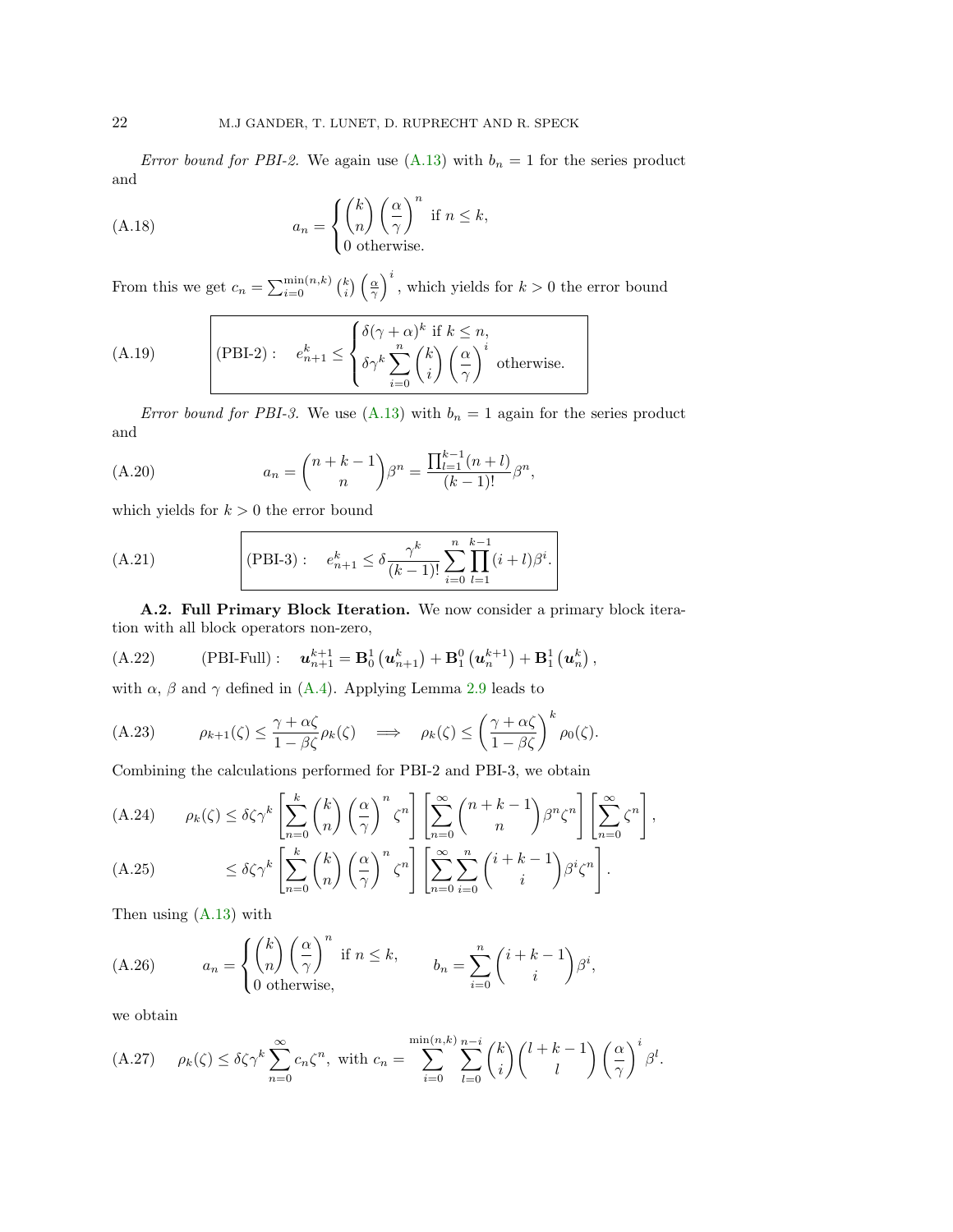From this we can identify the error bound

(A.28) (PBI-Full): 
$$
e_{n+1}^k \le \delta \gamma^k \sum_{i=0}^{\min(n,k)} \sum_{l=0}^{n-i} {k \choose i} {l+k-1 \choose l} \left(\frac{\alpha}{\gamma}\right)^i \beta^l.
$$

#### REFERENCES

- <span id="page-22-7"></span>[1] G. Bal, On the convergence and the stability of the parareal algorithm to solve partial differential equations, in Domain Decomposition Methods in Science and Engineering, R. Kornhuber and et al., eds., vol. 40 of Lecture Notes in Computational Science and Engineering, Berlin, 2005, Springer, pp. 426–432.
- <span id="page-22-11"></span>[2] M. BOLTEN, D. MOSER, AND R. SPECK, A multigrid perspective on the parallel full approximation scheme in space and time, Numerical Linear Algebra with Applications, 24 (2017), p. e2110.
- <span id="page-22-12"></span>[3] M. BOLTEN, D. MOSER, AND R. SPECK, Asymptotic convergence of the parallel full approximation scheme in space and time for linear problems, Numerical linear algebra with applications, 25 (2018), p. e2208.
- <span id="page-22-18"></span>[4] J. BURMEISTER AND G. HORTON, Time-parallel multigrid solution of the Navier-Stokes equations, in Multigrid methods III, Springer, 1991, pp. 155–166.
- <span id="page-22-5"></span>[5] A. J. Christlieb, C. B. Macdonald, and B. W. Ong, Parallel high-order integrators, SIAM J. Sci. Comput., 32 (2010), pp. 818–835.
- <span id="page-22-10"></span>[6] V. DOBREV, T. KOLEV, N. PETERSSON, AND J. SCHRODER, Two-level convergence theory for multigrid reduction in time (MGRIT), tech. report, LLNL-JRNL-692418, 2016.
- <span id="page-22-16"></span>[7] A. DUTT, L. GREENGARD, AND V. ROKHLIN, Spectral deferred correction methods for ordinary differential equations, BIT, 40 (2000), pp. 241–266.
- <span id="page-22-1"></span>[8] M. EMMETT AND M. MINION, Toward an efficient parallel in time method for partial differential equations, Comm. App. Math. and Comp. Sci., 7 (2012), pp. 105–132.
- <span id="page-22-4"></span>[9] C. FARHAT AND M. CHANDESRIS, *Time-decomposed parallel time-integrators: theory and fea*sibility studies for fluid, structure, and fluid-structure applications, International Journal for Numerical Methods in Engineering, 58 (2003), pp. 1397–1434.
- <span id="page-22-2"></span>[10] S. Friedhoff, R. Falgout, T. Kolev, S. MacLachlan, and J. Schroder, A multigrid-intime algorithm for solving evolution equations in parallel, in Sixteenth Copper Mountain Conference on Multigrid Methods, Copper Mountain, CO, United States, 2013.
- <span id="page-22-0"></span>[11] M. J. GANDER, 50 years of time parallel time integration, in Multiple Shooting and Time Domain Decomposition Methods, T. Carraro, M. Geiger, S. Körkel, and R. Rannacher, eds., Springer, 2015, pp. 69–114.
- <span id="page-22-6"></span>[12] M. J. GANDER AND S. GÜTTEL, ParaExp: A parallel integrator for linear initial-value problems, SIAM J. Sci. Comput., 35 (2013), pp. C123–C142.
- <span id="page-22-8"></span>[13] M. J. GANDER AND E. HAIRER, Nonlinear convergence analysis for the Parareal algorithm, in Domain Decomposition Methods in Science and Engineering, Lecture Notes in Computational Science and Engineering, O. B. Widlund and D. E. Keyes, eds., vol. 60, Springer, 2008, pp. 45–56.
- <span id="page-22-13"></span>[14] M. J. GANDER, F. KWOK, AND H. ZHANG, *Multigrid interpretations of the Parareal algorithm* leading to an overlapping variant and MGRIT, Computing and Visualization in Science, 19 (2018), pp. 59–74.
- <span id="page-22-15"></span>[15] M. J. GANDER AND T. LUNET, Toward error estimates for general space-time discretizations of the advection equation, Comput. Vis. Sci., 23 (2020), pp. 1–14.
- <span id="page-22-14"></span>[16] M. J. GANDER AND T. LUNET, ParaStieltjes: Parallel computation of Gauss quadrature rules using a Parareal-like approach for the Stieltjes procedure, Numerical Linear Algebra with Applications, 28 (2021), p. e2314.
- <span id="page-22-3"></span>[17] M. J. GANDER AND M. NEUMULLER, Analysis of a new space-time parallel multigrid algorithm for parabolic problems, SIAM Journal on Scientific Computing, 38 (2016), pp. A2173– A2208.
- <span id="page-22-9"></span>[18] M. J. GANDER AND S. VANDEWALLE, Analysis of the Parareal time-parallel time-integration method, SIAM J. Sci. Comput., 29 (2007), pp. 556–578.
- <span id="page-22-17"></span>[19] W. GAUTSCHI, Orthogonal polynomials: computation and approximation, Oxford University Press, 2004.